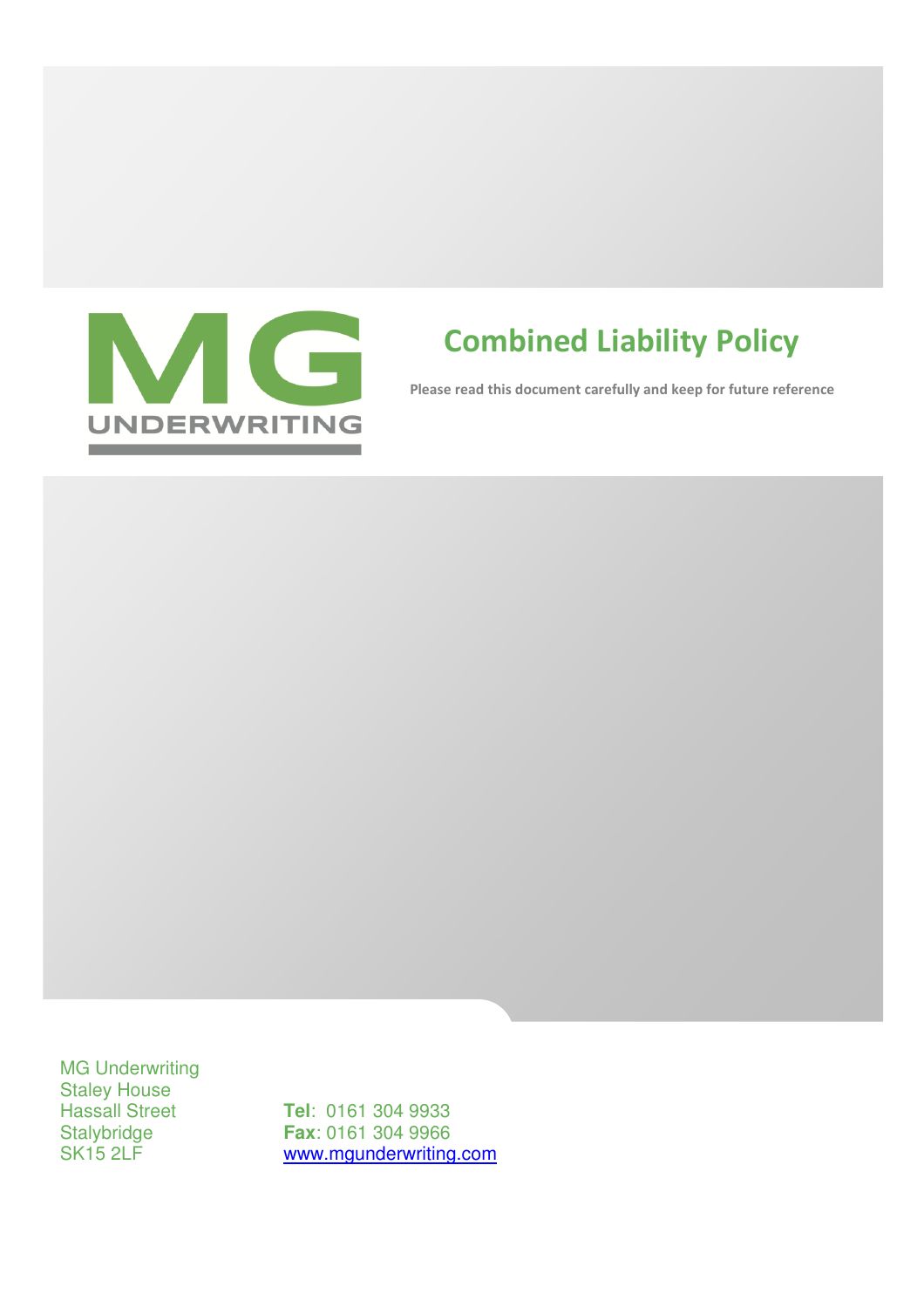# **About Your Policy**

Your Policy is made up of Sections prepared from a proposal form or declaration or statement of fact provided by You or from Your instructions or any information in connection with this insurance provided to Your insurance adviser

The Policy Introduction explains the insurance provided under this contract

Each Section may include terms Definitions Conditions and Exclusions unique to the Section which should to be read in conjunction with the Policy Definitions Conditions and Exclusions

An Endorsement forms an addition to the Section and varies the insurance provided by the Section

The Schedule and any Endorsement should be read together for precise details of Your insurance protection

Please take care to review all documentation carefully to ensure that the information provided accurately reflects your circumstances and that the cover provided suits your requirements

You should pay particular attention to any terms conditions limits and exclusions including endorsements which may require you to take action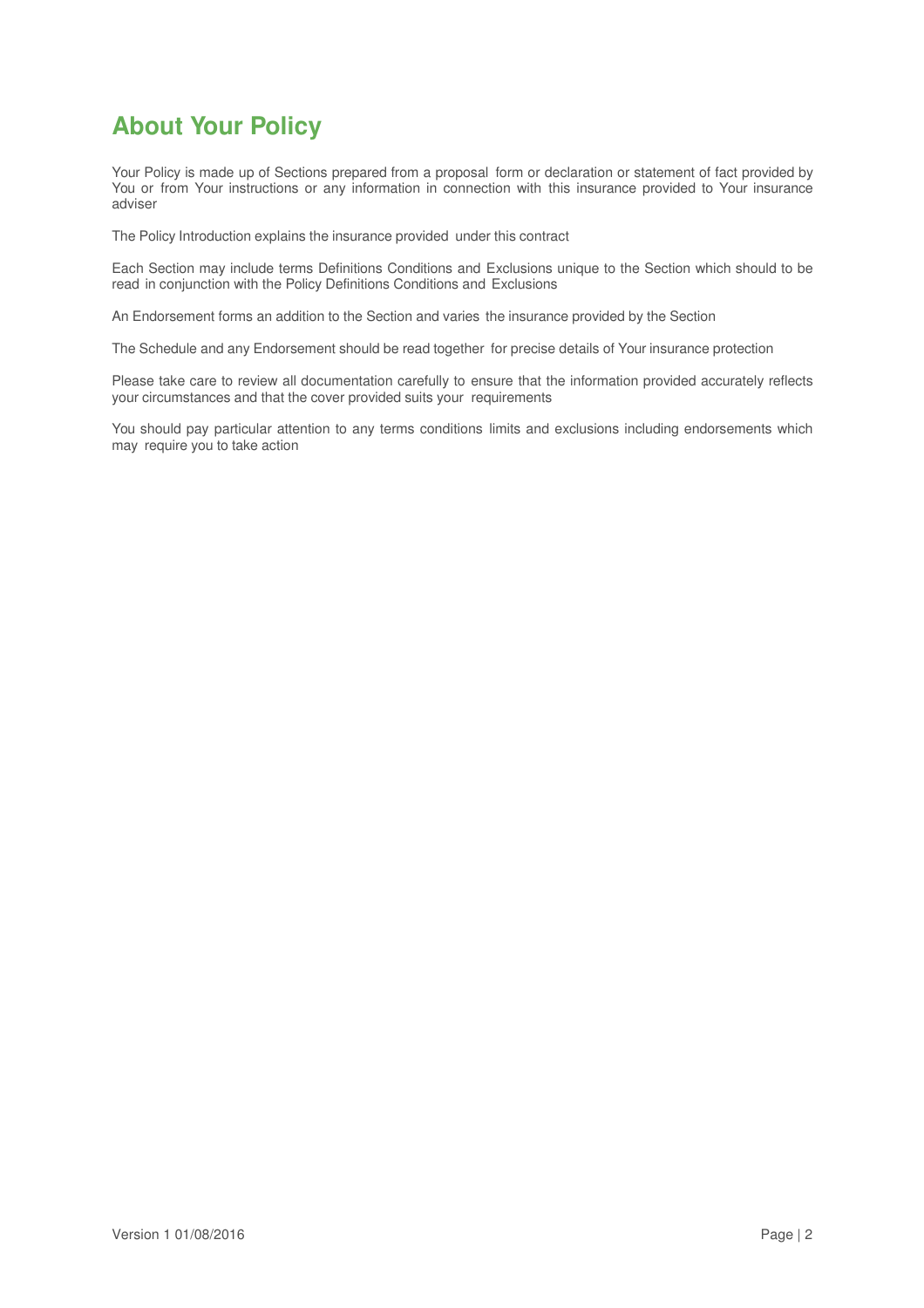# **Policy Introduction**

This Policy is a contract between You and the insurer

In deciding to accept this insurance and in setting the terms and premium we have relied on information you have given. You must take all reasonable care to provide complete and accurate answers to the questions we ask when you take out make changes to and renew your policy

When we are notified of a change we will tell you whether this affects your policy for example whether we are able to accept the change and if so whether the change will result in revised terms and/or a revised premium being applied to your policy

If we are not able to accept the change and it becomes necessary to cancel this insurance we will do so as described within the cancellation conditions contained within the policy

Please read the whole document carefully it is arranged in different sections It is important that

- you are clear which sections you have requested and want to be included;
- you understand what each section covers and does not cover;
- you understand your own duties under each section and under the insurance as a whole.

Please contact Your insurance provider immediately if this document is not correct or if you would like to ask any questions.

The language of this Policy and all related communications will be in English and the law applicable to this contract will be English Law and the decisions of English courts

All Acts of Parliament within the Policy wording include equivalent legislation in Scotland Northern Ireland the Isle of Man or the Channel Islands as the case may be

The insurer will indemnify You following Your payment of the premium within the operative Section Definitions terms Conditions and Exclusions Schedule and Endorsement

as stated in the Insurance provided and Limit of Liability occurring in connection with Your Business during the Period of Insurance

The Policy Introduction Sections Definitions terms Conditions and Exclusions Schedule and Endorsements are to be read as one document

Any word or phrase stated as a Definition has the same meaning throughout the Policy terms Conditions and Exclusions Schedule and any Endorsement unless the Section Definitions terms Conditions and Exclusions Schedules or any Endorsement state otherwise

Any Item and or Limit and or Sum Insured and or Total Sum Insured and or Limit of Liability stated in a Section Schedule or any Endorsement is exclusive of Excess

Please note that You are required to inform Your insurance advisor immediately of any facts or changes which the insurer would take into account in its assessment or acceptance of this insurance and failure to do so may invalidate Your Policy or result in the Insurance provided not operating fully

You should contact Your insurance advisor if You are in any doubt as to whether a fact is material or not

Authorised Signatory Michael Bond

(MB)

**Managing Director MG Underwriting**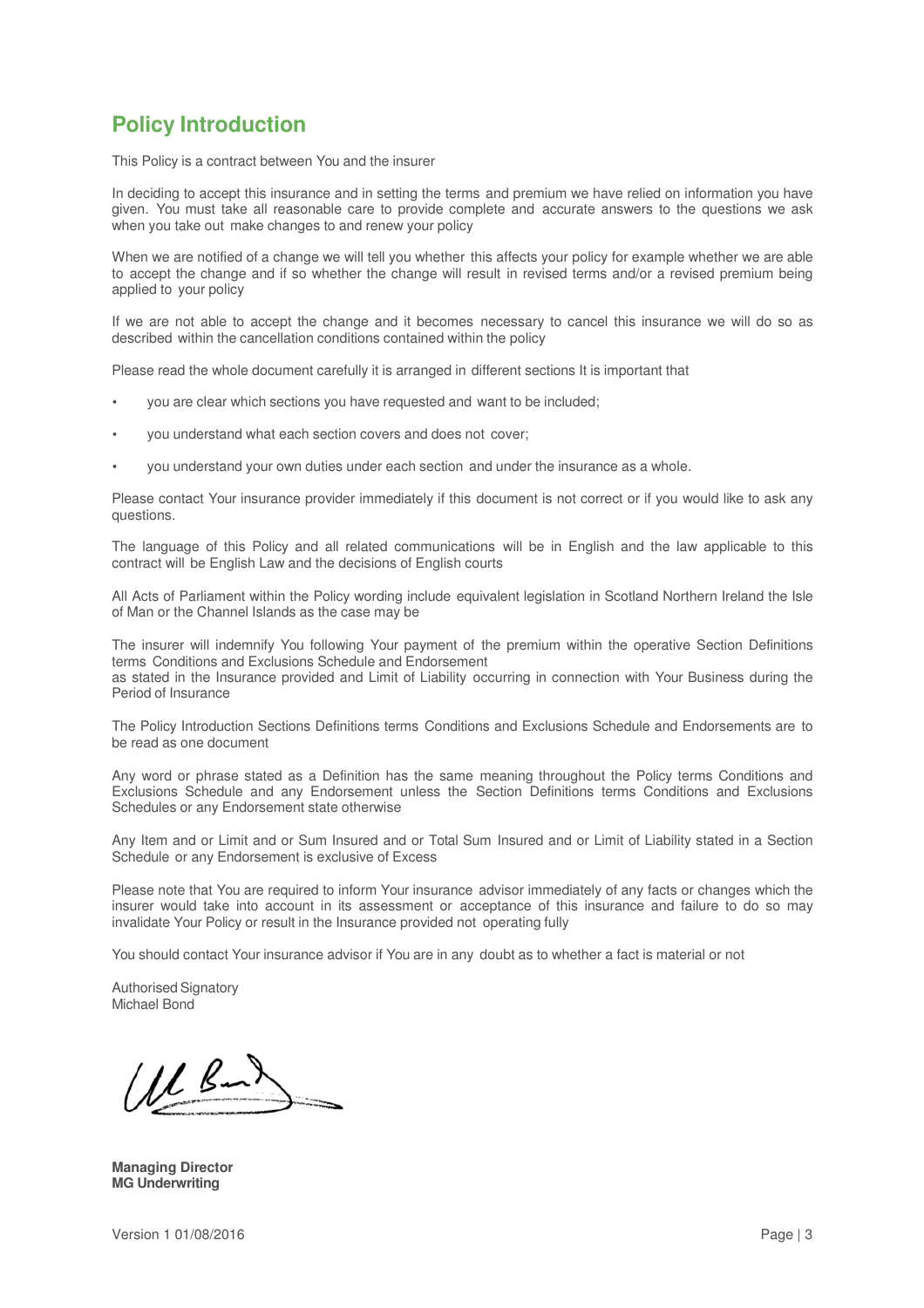# **Customer Information**

### **Who are the Insurers?**

This policy is underwritten by:

### **Royal & Sun Alliance Insurance plc**

Royal & Sun Alliance Insurance plc is registered in England and Wales (No. 93792) Registered Office: St. Mark's Court, Chart Way, Horsham, West Sussex, RH12 1XL

#### **AIG Europe Limited**

AIG Europe Limited is registered in England and Wales (No. 1486260) Registered Office: The AIG Building, 58 Fenchurch Street, London, EC3M 4AB

#### **Covéa Insurance plc**

Covéa Insurance plc, Registered in England and Wales (No. 613259) Registered Office: Norman Place, Reading, RG1 8DA

### **Who is the Regulator?**

Royal & Sun Alliance Insurance plc, AIG Europe Limited and Covéa Insurance plc are authorised by the Prudential Regulation Authority and regulated by the Financial Conduct Authority and the Prudential Regulation Authority.

The Financial Conduct Authority (FCA) is the independent watchdog that regulates financial services, including insurance.

### **Compensation Scheme**

The providers of this insurance as defined in this Policy are covered by the Financial Services Compensation Scheme (FSCS). If they cannot meet their obligations You may be entitled to compensation under this scheme depending on the type of insurance and the circumstances of the claim You are covered for 90 per cent of the claim without any upper limit. However, for compulsory classes of insurance You are covered for 100 per cent of the claim without any upper limit.

Further information about compensation scheme arrangements is available from the FSCS You can visit the website at www.fscs.org.uk or write to:

Financial Services Compensation Scheme 7th Floor Lloyd's Chambers Portsoken Street London E1 8BN

### **Complaints**

It is always the intention to provide a first class standard of service. However it is appreciated that occasionally things go wrong. In some cases Your insurance provider who arranged the insurance will be able to resolve any concerns and You should contact them directly.

Alternatively if You need to complain please contact:

The Operations Manager MG Underwriting Staley House Hassall Street Stalybridge<br>Cheshire Cheshire Tel: 0161 304 9933<br>SK15 2LF Finall: complaints@mo complaints@mgunderwriting.com

Your complaint will be acknowledged within 5 business days of receipt. If the complaint is not resolved within 4 weeks of receipt MG Underwriting will write to You and let You know what further action will be taken. A final response letter will be issued within 8 weeks of receipt. Upon receipt of the letter if You remain dissatisfied You may refer Your complaint to the Financial Ombudsman Service.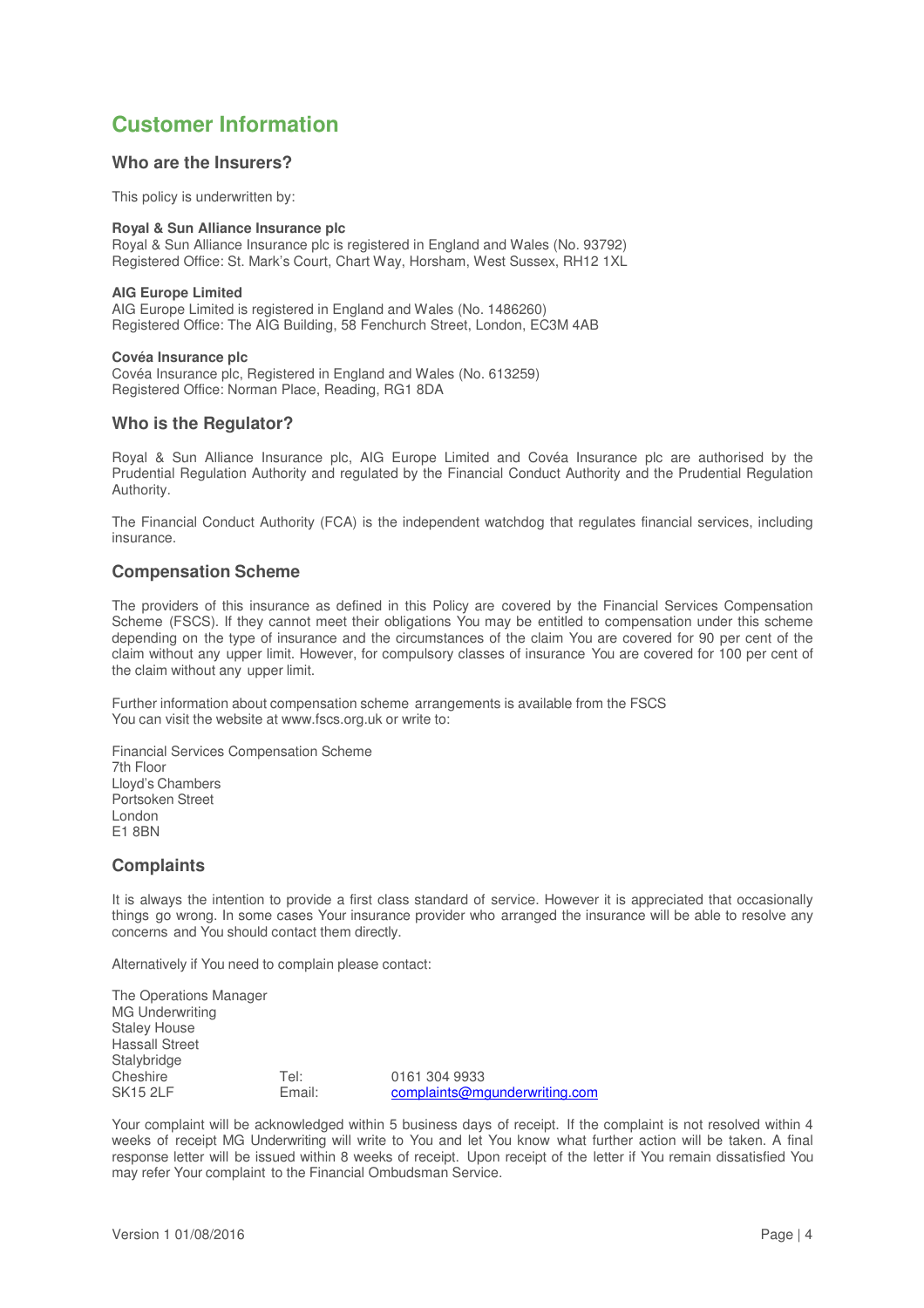If after making a complaint to MG Underwriting You are dissatisfied with Our "Final response" (or if Your complaint remains unresolved after 8 weeks of initially telling Us) You may be able to refer Your complaint to the Financial Ombudsman Service (FOS) at:

The Financial Ombudsman Service Exchange Tower

London Tel: 0800 023 4567 (for landline users) 0300 123 9123 (for mobile users)

Email: complaint.info@financial-ombudsman.org.uk<br>Website: www.financial-ombudsman.org.uk www.financial-ombudsman.org.uk

The FOS may review Your complaint subject to certain eligibility criteria

Whilst We are bound by the decision of the FOS You are not.

Following the Complaints procedure does not affect Your right to take legal action.

## **How to make a claim**

At MG Underwriting We understand that claims form a critical component of Our offering the moment the Policy becomes tangible and We are relied upon to deliver upon Our commitment to You.

We have assembled an experienced team who embody Our three key principles of:

**Partnership** – Working together to achieve the optimum outcome to the claim

**Expertise** – We employ staff and engage service providers who are experts in their field

**No-nonsense** – We apply a flexible and proactive approach to the claims process

To report a claim in respect **Employers, Public or Product Liability,** please contact:

Claims Department MG Underwriting Staley House Hassall Street Stalybridge Cheshire SK15 2LF

Telephone: 0161 304 9933 Email: claims@mgunderwriting.com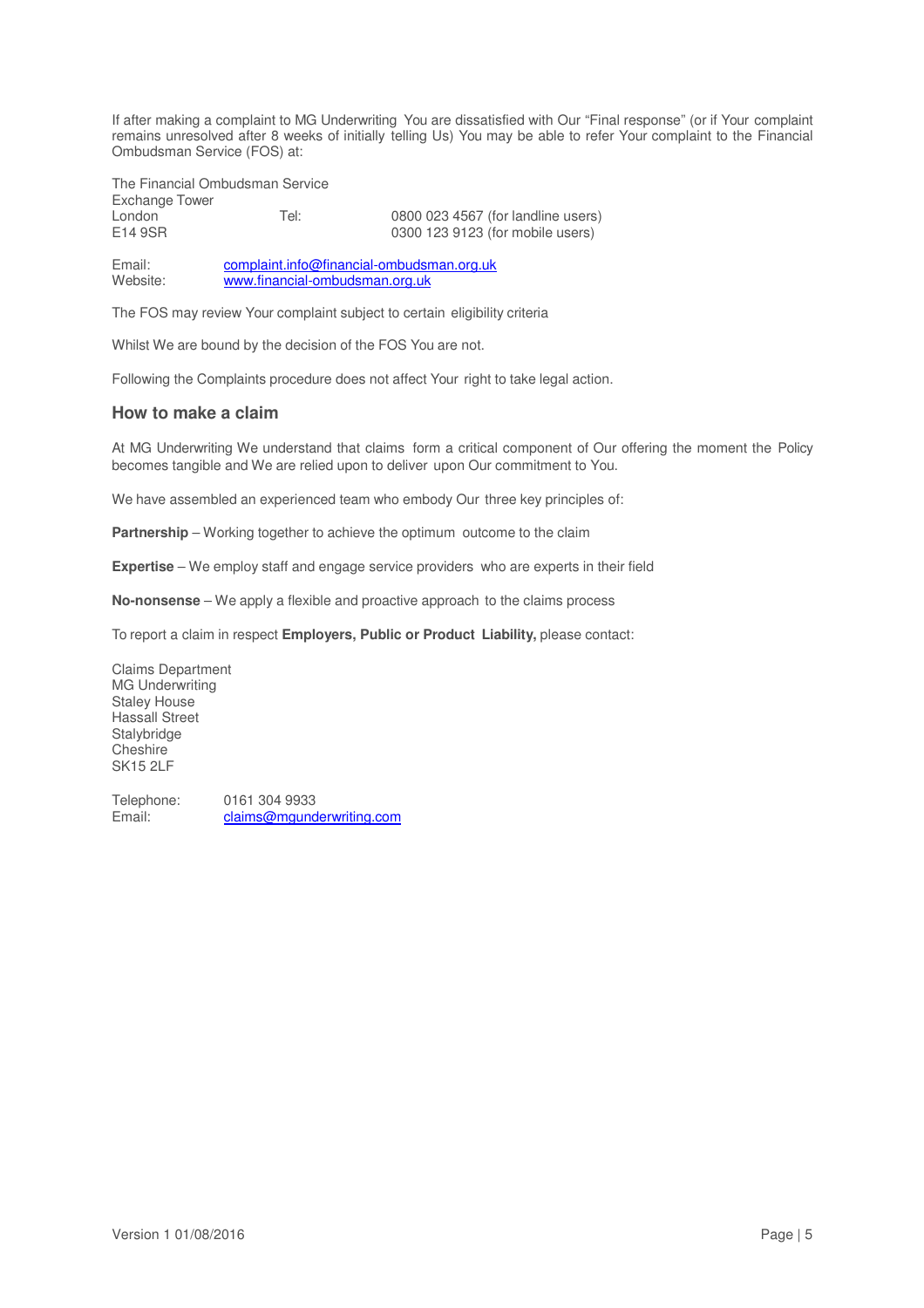# **Policy Definitions**

These Definitions apply to Your entire Policy wherever these words or phrases appear starting with an upper case letter except where otherwise stated

#### **Business**

means Your business as stated in the Schedule

#### **Company/Our/Us/We**

means insurers whose identity is stated above under **Who are the Insurers?**

#### **Contractual Liability**

means liability attaching to You by virtue of a contract but which would not have attached in the absence of such contract

#### **Conveyance**

means any water and or air and or road and or rail conveyances of every description

#### **Damage**

means physical loss or destruction of or damage to Property

#### **Data**

means information represented or stored electronically including but not limited to code or series of instructions operating systems software programs and firmware

#### **Electronic Data**

means facts concepts and information converted to a form useable for communications interpretation or processing by electronic and electromechanical data processing or electronically controlled equipment and includes programs software and other coded instructions for the processing and manipulation of data or the direction and manipulation of such equipment

#### **Employee(s)**

means

- 1) anyone under a contract of service or apprenticeship with You
- 2) any
	- a) labour master or labour only subcontractor or person supplied or employed by them
	- b) self-employed person
	- c) person hired to or borrowed by You
	- d) person engaged under a work experience youth training or similar scheme
	- e) voluntary helper
	- f) outworker or homeworker

under Your control and supervision while working for You in connection with Your Business

#### **Endorsement(s)**

means the document(s) detailing modifications made to the insurance provided under the Policy or Section

#### **Event**

means any one occurrence or series of occurrences directly or indirectly attributable to single source or the same original repeated or continuing cause

#### **Excess**

means the amount You or any party entitled to indemnity will contribute in relation to every Event insured each and every loss before We assume any responsibility to make a payment and applies after the application of all other terms and Conditions

The Excess does not form part of the Limit of Liability and is payable by You before the application of the Limit of Liability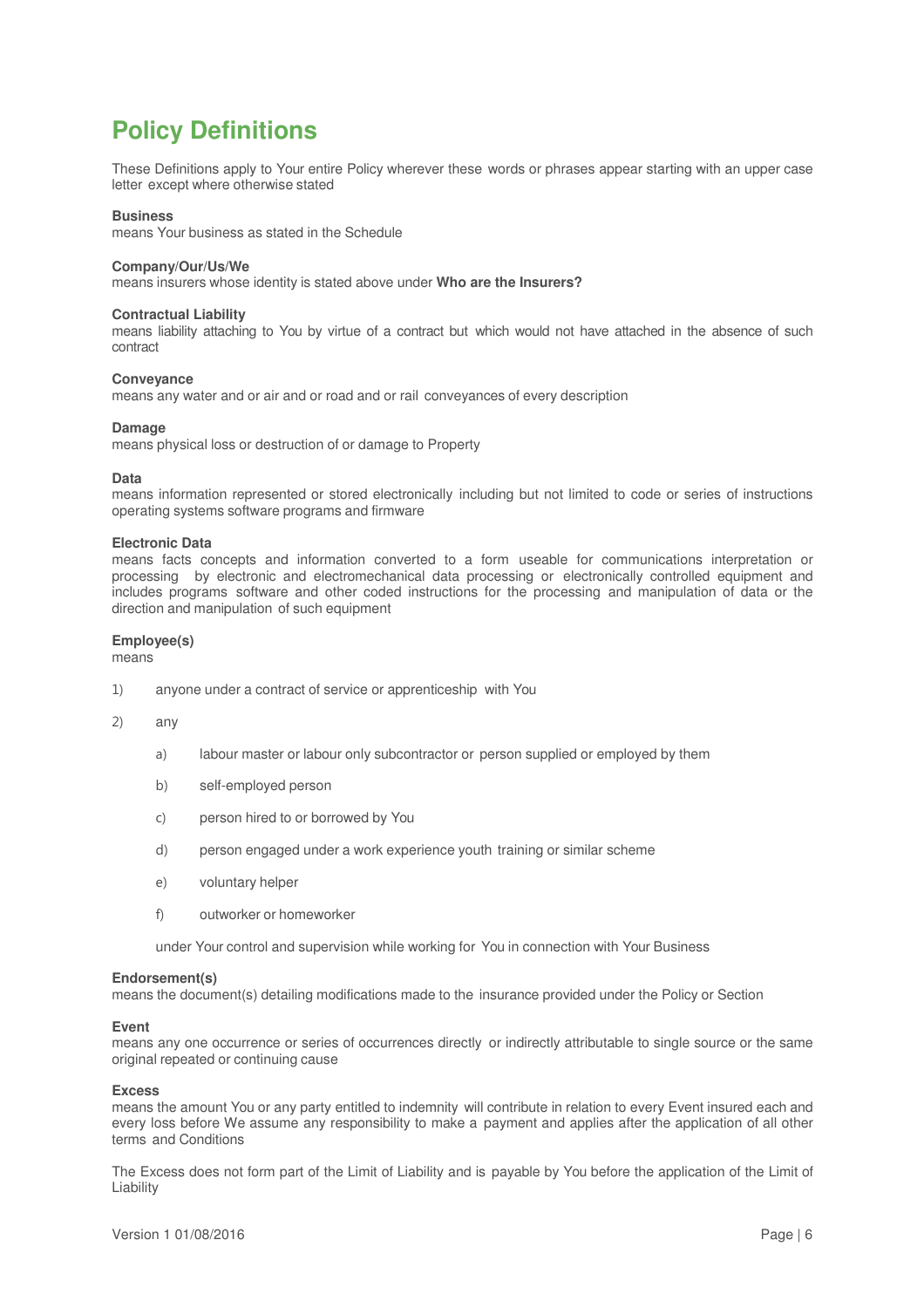#### **Incident**

means an Event of Damage to insured Property used by Your Business carried on at the Premises

#### **Insured/You/Your**

means the person or corporate body or organisation detailed in the Schedule

#### **Microchip**

means a unit of packaged computer circuitry manufactured in small scale and made for program logic including computer memory purposes and expressly including integrated circuits and microcontrollers

#### **Period of Insurance**

means the period stated in the Schedule or any subsequent period for which We agree to accept payment of premium

#### **Pollution or Contamination**

means

1) pollution or contamination of Buildings or structures or of water or land or the atmosphere

and

2) all loss Damage or Bodily Injury directly or indirectly caused by or arising from such pollution or contamination

#### **Property**

means material property

#### **Proposal**

means any completed proposal form and or information provided by You or on Your behalf in connection with this insurance Policy including all declarations and or statement of fact and or instructions

#### **Schedule**

means the document stating the operative Section(s) You have chosen the Period of Insurance and details Your Business the Limit of Liability or Sum Insured and or Total Sum Insured and or Insurance Provided under the Sections(s)

#### **Section(s)**

means the parts of this Policy that detail the insurance cover provided for each individual Section of this Policy

#### **System**

means computers other computing and electronic equipment linked to a computer hardware software programs data electronic processing equipment Microchip and anything which relies on a Microchip for any part of its operation and includes for the avoidance of doubt any computer installation

#### **Territorial Limits**

means Great Britain Northern Ireland the Isle of Man or the Channel Islands but not Offshore Activity

#### **Virus**

means programming code designed to achieve an unexpected unauthorised and or undesirable effect or operation when loaded onto a System transmitted between Systems by transfer between computer Systems via networks extranets internet electronic mail or attachments thereto or via floppy diskettes or CD-ROMs or otherwise and whether involving self-replication or not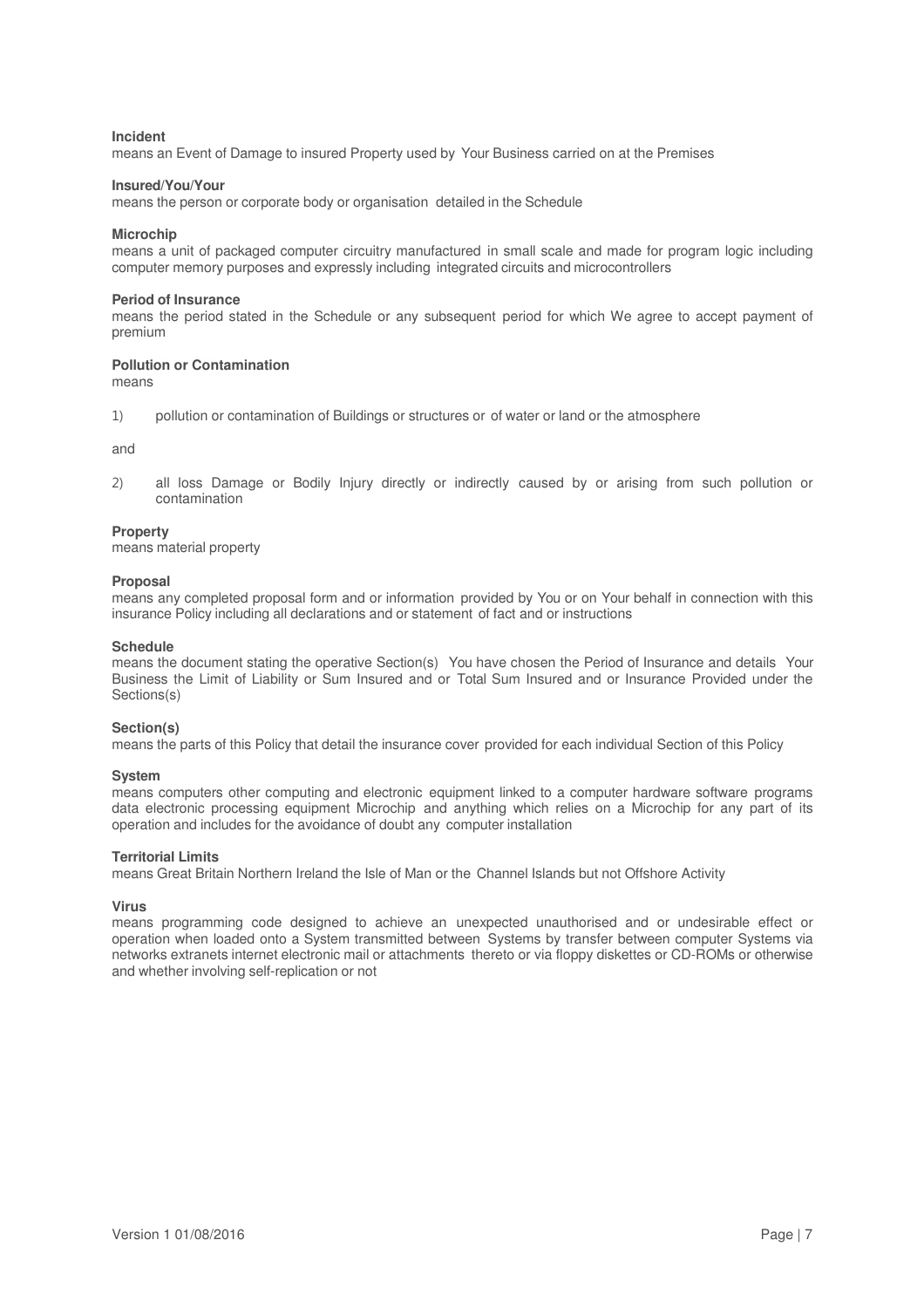# **Policy Conditions**

## **Alteration of Risk**

The insurance under this Policy will cease if after the commencement of this insurance

- 1) Your interest ceases except by death
- 2) Your Business be wound up or carried on by a liquidator or administrator or receiver or permanently discontinued
- 3) the risk of Damage accident or Bodily Injury is materially increased unless We state otherwise in writing

## **Misrepresentation Misdescription or Non- disclosure**

You must make a fair presentation of the risk in a manner which would be reasonably clear and accessible before entering into this Policy including

If You knew You did not provide a fair presentation of the risk or if You did not care whether You made a fair presentation of the risk We may avoid this Policy and retain all premiums and You shall reimburse Us in respect of all payments already made by Us

In all other cases if You did not provide a fair presentation of the risk Our rights are set out below

- 1) if We would not have entered into this Policy if You had made a fair presentation of the risk We may avoid this Policy and return all premiums to You and You shall reimburse us in respect of all payments already made by Us
- 2) if We would have entered into this Policy but on different terms other than as to premium this Policy will be treated as if it had been entered into on those different terms
- 3) in addition if We would have entered into this Policy but would have charged a higher premium We may reduce proportionately the amount to be paid on any claim by reference to the calculation below in which "X" represents the percentage of the full value of the claim that We shall be required to pay

 $X =$  premium charged divided by the premium that would have been charged if You made a fair presentation of the risk all multiplied by 100

4) if We would have charged a higher premium and would have entered into the Policy on different terms both paragraphs 2 and 3 above shall apply

#### **Conditions Precedent and Warranties**

It is a condition precedent to Our liability that You comply with all terms, conditions and exclusions of this Policy, insofar as they relate to anything to be done or complied with by You.

Where:

(i) there has been a failure to comply with a term (express or implied) of this Policy, other than a term which defines the risk as a whole;

and

(ii) compliance with such term would tend to reduce the risk of loss of a particular kind and/or loss at a particular location and/or loss at a particular time, the Insurer cannot rely on the breach of such term to exclude, limit or discharge its liability if the Insured shows that the failure to comply with such term could not have increased the risk of the loss which actually occurred in the circumstances in which it occurred."

If You breach any warranty in this Policy, Our liability under the Policy shall be suspended from the time of the breach until the time when the breach is remedied (if it is capable of being remedied). We will have no liability to the Insured for any loss which occurs, or which is attributable to something happening, during the period when the Insurer's liability is suspended.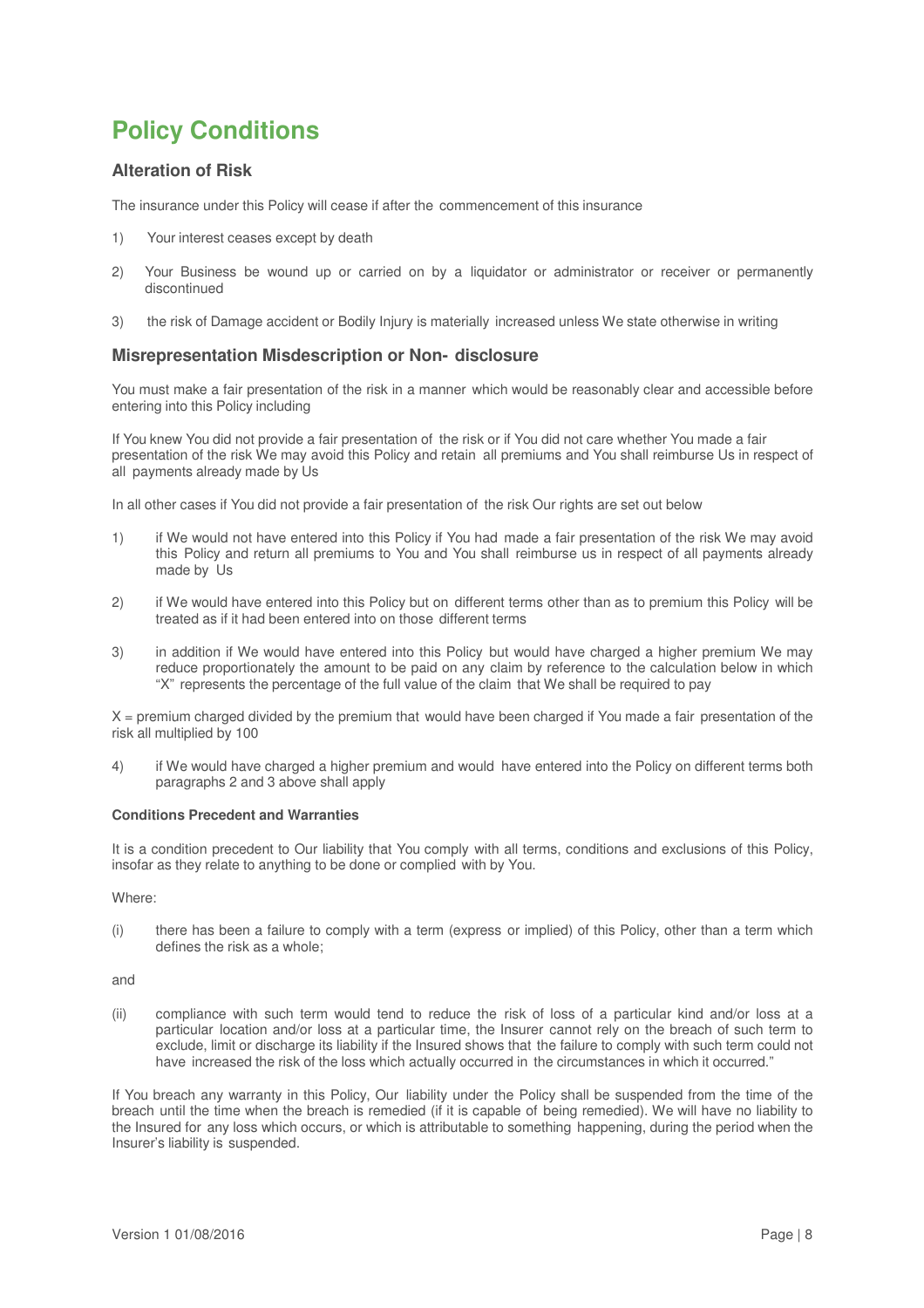#### **Fraud**

If any claim under this Policy is in any respect fraudulent or if any fraudulent means be used by You or anyone acting on Your behalf to obtain any benefit under this Policy or if any Damage be occasioned by the wilful act or with Your connivance We may terminate this Policy with effect from date of the fraudulent or wilful act and We shall not be liable to provide an indemnity in respect of the claim and will be entitled to recover any amounts already paid in respect of the claim and We shall not be liable to provide an indemnity in respect of any act event claim or incident after such date and We shall be entitled to retain all premiums paid in respect of the Policy

#### **Cancellation**

1) Your rights

You may cancel this Policy in the first year of insurance within a period which begins 14 days from the commencement of cover or receipt of Policy documentation whichever is the later

You may exercise this right by writing to Your insurance adviser or Us instructing cancellation

This right does not apply at the first or any subsequent renewal of this Policy

2) Our rights

We may cancel this Policy at any time by providing You with 14 days notice of cancellation by recorded delivery letter to Your last known Business address

3) Return of premium

If this Policy is cancelled under the terms of 1) or 2) above and during the current Period of Insurance there have been no

- 1) claims made under this Policy for which We have made a payment
- 2) claims made under this Policy which are still under consideration
- 3) Events likely to give rise to a claim but yet to be reported to Us

You shall be entitled to the return of a proportionate part of the premium in respect of the unexpired Period of Insurance or if the premium has been based wholly or partly upon estimates the premium will be adjusted in accordance with Policy Condition Premium Adjustment

If a claim has been submitted or there has been any Events likely to give rise to a claim during the current Period of Insurance no refund of premium for the unexpired Period of Insurance will be given

4) Certificate of insurance

If this Policy is cancelled You must return to Us any current certificate of insurance that has been issued as a statutory requirement to provide evidence of cover

#### **Claims (Action to be taken by You)**

It is a condition precedent to any liability of Ours to make any payment under this Policy that You will

- 1) give written notice to Us as soon as reasonably practicable of any circumstance which may give rise to a claim under this Policy with full particulars of such Event
- 2) provide all additional information We may require within the time stipulated by Us
- 3) forward unanswered to Us immediately they are received every claim form summons or other originating process or any letter of claim or other written notification of claim and all documents relating thereto
- 4) give immediate notice in writing to Us of any impending prosecution inquest or fatal accident inquiry
- 5) at all times and in addition to the obligations set out above forward such information to and cooperate with Us or Our appointed agents to allow Us to be able to comply with such relevant practice directions and preaction protocols as may be in force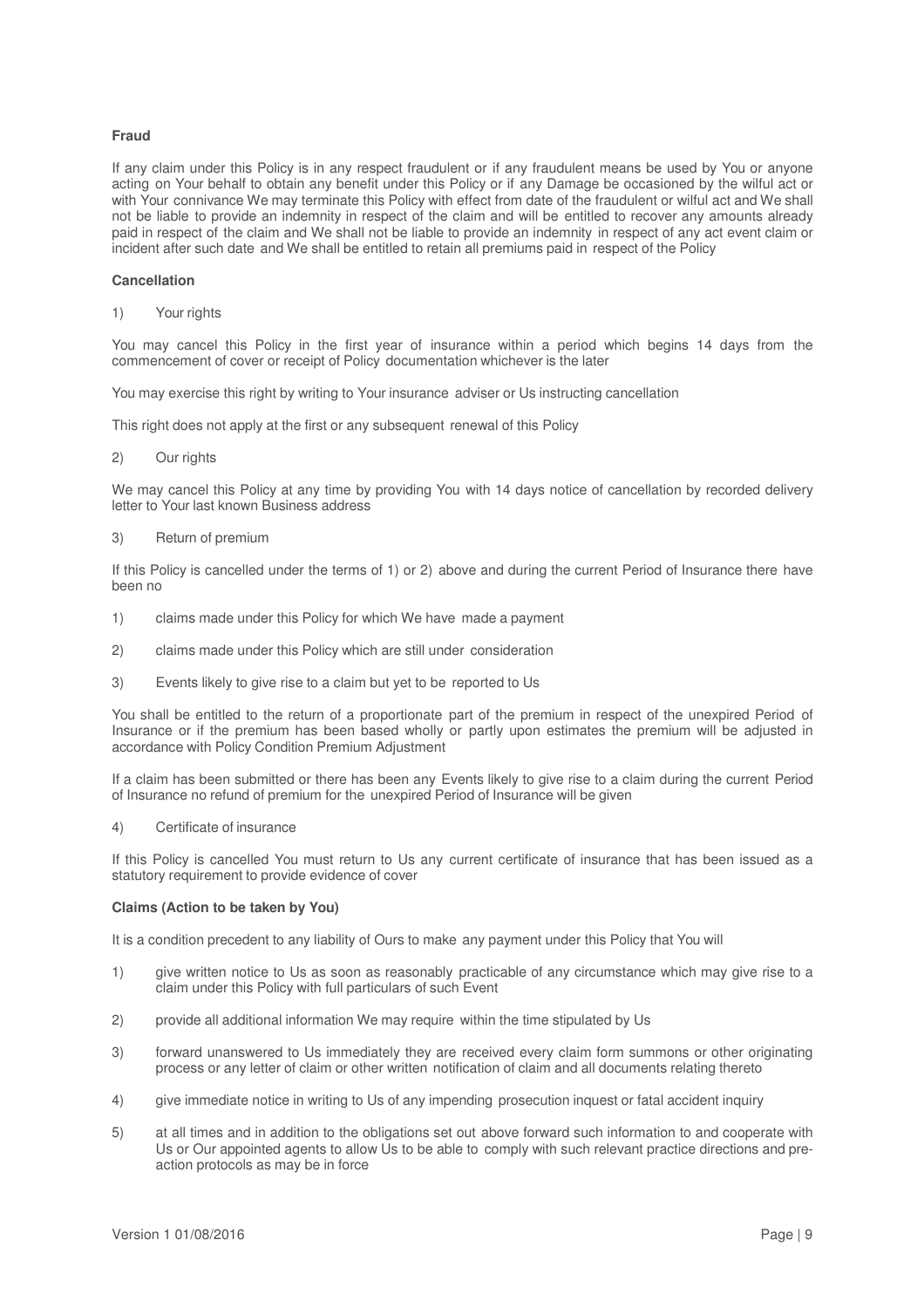6) carry out and permit to be taken any action which may be reasonably practicable to prevent further Damage

#### **Claims (Conduct and Control)**

It is a condition precedent to any liability of Ours to make any payment under this Policy that no admission offer promise payment or indemnity shall be made or given by or on behalf of You without Our written consent

We shall be entitled if We so desire to take over and conduct in Your name the defence or settlement of any claim or to prosecute in Your name for Our benefit any claim for indemnity or damages or otherwise

We shall have full discretion in the conduct of any proceedings and in the settlement of any such claim against You and You shall give all such information and assistance as We may require

#### **Claims (Subrogation)**

Any claimant under this Policy shall at the request and expense of Us take and permit to be taken all necessary steps for enforcing rights against any other party in Your name before or after any payment is made by Us

#### **Premium Adjustment**

If the premium for any Section or any part thereof is based on estimates an accurate record containing all particulars relative thereto shall be kept by You

At all times You will allow Us to inspect such record and shall supply such particulars as We may require within one month from the expiry of each Period of Insurance and the premium shall thereupon be adjusted by Us subject to the Minimum Premium chargeable for the Section as stated in the Schedule being retained by Us

At Our request You shall supply an auditors certificate in support of such particulars

If You fail to supply such particulars within the period stated by Us We shall be entitled to make a reasonable estimate of such particulars and adjust the premium accordingly

#### **Reasonable Precautions**

You shall take all reasonable precautions

- 1) to prevent any Event which may give rise to a claim under this Policy
- 2) to maintain Your premises and machinery and everything used in Your Business in proper repair
- 3) in the selection and supervision of Employees
- 4) to comply with all statutory and other obligations and regulations imposed by any authority
- 5) to make good or remedy any defect or danger which becomes apparent and take such additional precautions as the circumstances may require

Where the obligations above reduce the risk of a loss of a particular kind, at a particular location an/or at a particular time do not define the risk as a whole, we shall not rely on any non-compliance to prevent out liability under the terms of this Policy if the non-compliance could not have increased the risk of the loss which actually occurred whilst You are not in compliance with the obligations above.

We shall not be liable to provide an indemnity in respect of any act event claim or incident occurring whilst You are not in full compliance with the obligations above

#### **Subjectivity**

- 1) We will clearly state in a Subjectivity Endorsement attaching to the Schedule if the indemnity provided by this Policy is subject to You
	- 1.1) providing Us with any additional information requested by the required date(s)
	- 1.2) completing any actions agreed between You and Us by the required date(s)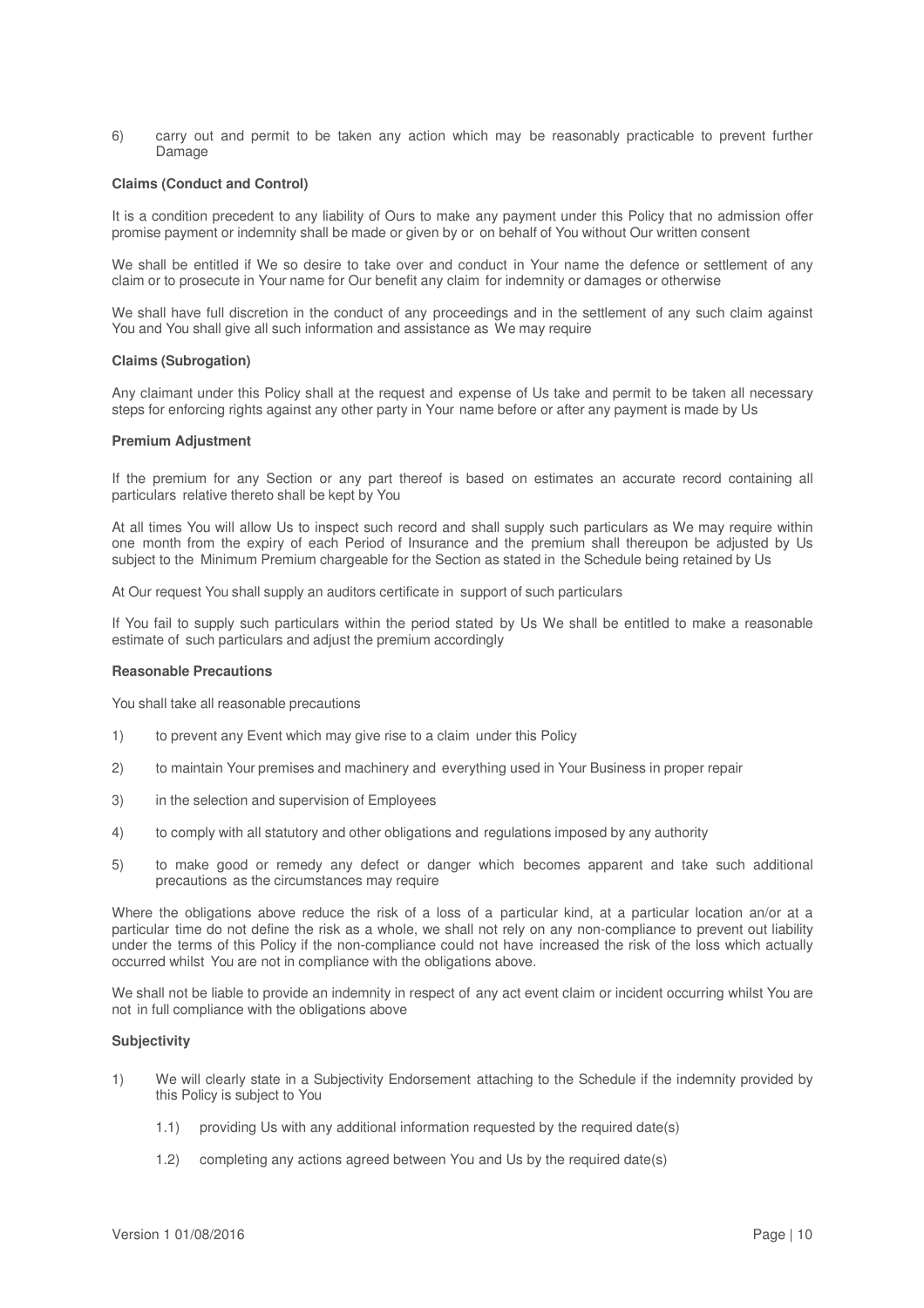- 1.3) allowing Us to complete any actions agreed
- 2) If We require You must allow Us access to Your premises or contract sites or Business to carry out survey(s) and state any risk requirements or actions which require Your compliance by the required date(s)

Upon completion of risk requirements or actions or where they are not completed by the required dates We may at Our option

- a) modify the premium
- b) issue a mid-term Endorsement to the Policy or Section terms Conditions and Exclusions
- c) require You to make alterations to the Premises or contract sites or Business insured by the required date(s)
- d) exercise Our right to cancel the Policy
- e) leave the Policy or Section terms Conditions and Exclusions and the premium unaltered

We will contact You or Your insurance adviser with Our decision and where applicable specify the date(s) by which any risk requirements or action(s) agreed need to be completed by You and or any decision by Us will take effect

Our requirements and decisions will take effect from the date(s) specified unless and until they agree otherwise in writing. If you disagree with Our requirements and or decisions We will consider Your comments and where We consider appropriate We will continue to negotiate with You or Your insurance adviser and or representatives to resolve the matter to Your and Our satisfaction

In the event that the matter cannot be resolved

- 1) You have the right to cancel this Policy from a date agreed by You and Us and the Policy Condition Cancellation 3) Return of premium applies
- 2) We may at Our option exercise Our right under 2) Our rights of the Policy Condition Cancellation

Except where stated all other Policy and Section terms Conditions and Exclusions will continue to apply

If We exercise either option a) or b) or c) above You have the right to cancel this Policy from a date agreed by You and Us and the Policy Condition Cancellation 3) Return of premium applies

The above Condition does not affect Our rights at Common Law

#### **Rights of Third Parties**

A person or company who was not a party to this Policy has no right under the Contracts (Rights of Third Parties) Act 1999 to enforce any term of this Policy but this does not affect any right or remedy of a third party which exists or is available apart from that Act

#### **Assignment**

You shall not assign any of the rights or benefits under this Policy and or any Section of this Policy without Our prior written consent

We will not be bound to accept or be affected by any notice of trust charge lien or purported assignment or other dealing with or relating to this Policy and or any Section of this Policy

#### **Data Protection**

All personal data provided by You will not be treated by Us as confidential and will not be disclosed to any third party without Your consent unless permitted by law or as set out below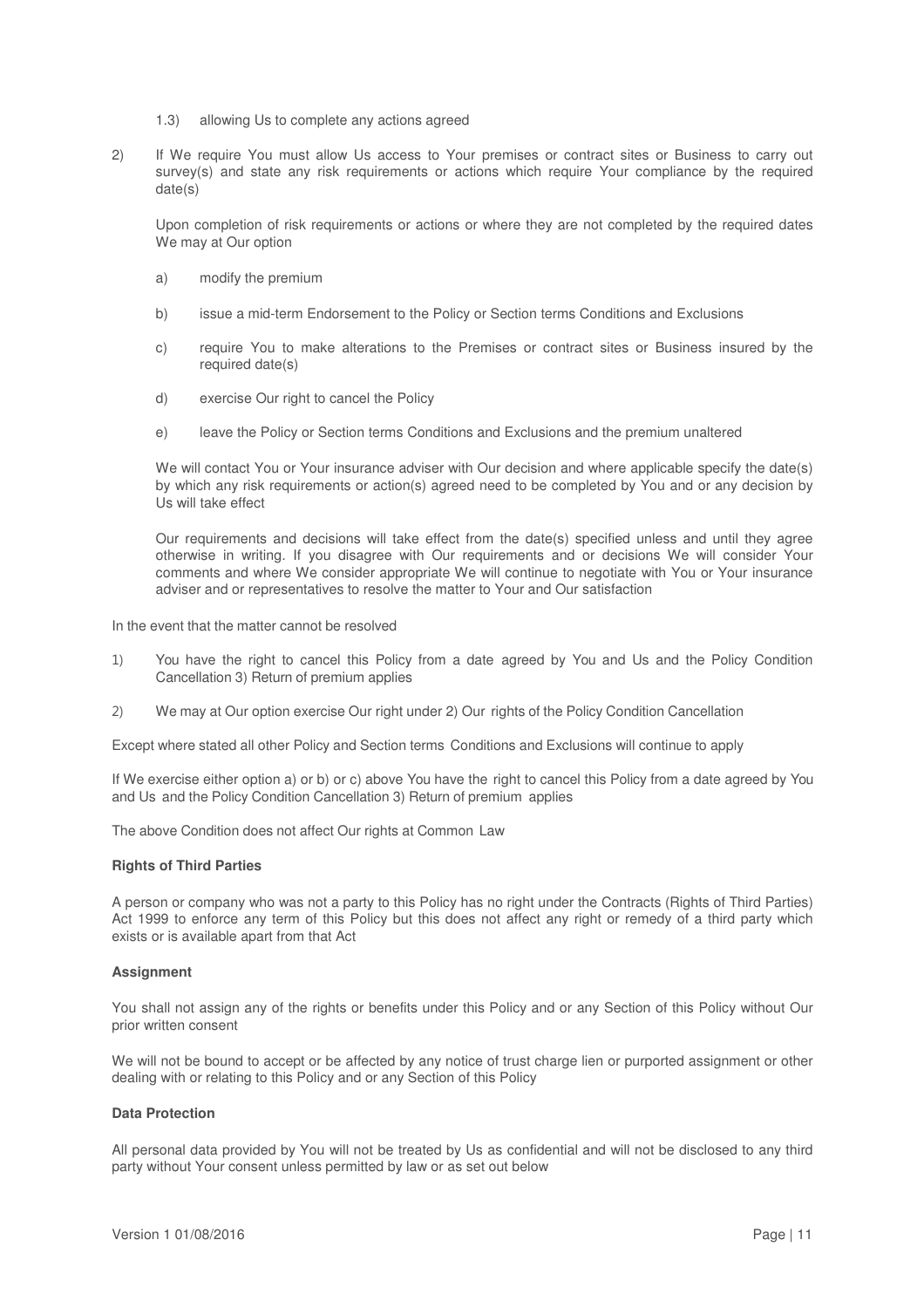It is understood by You that any personal data provided to Us regarding You will be processed by Us for the purposes of providing insurance, handling any claims and any other related purpose and which may require providing such information to third parties

You agree that We may pass Your personal data to such processing on Our behalf

As a result We or such third parties may transfer Your personal data to a destination outside the European Economic Area ("EEA")

Both We and such third parties will take the necessary steps to ensure that Your information is treated securely and in accordance with this privacy Policy. Details of those third parties can be provided to You on request

For a small fee You are entitled to a copy of the personal data We hold about You

If You would like to find out more about Our data protection policy or would like a copy of the personal data We hold about You please contact Us

#### **Several Liability**

Our liability is several and not joint and is limited solely to the extent of our individual proportions as shown in Identity of Insurers. We are not responsible for the subscription of any co-subscribing Insurers or any other Insurer or co-Insurer who for any reason does not satisfy all or part of its obligations.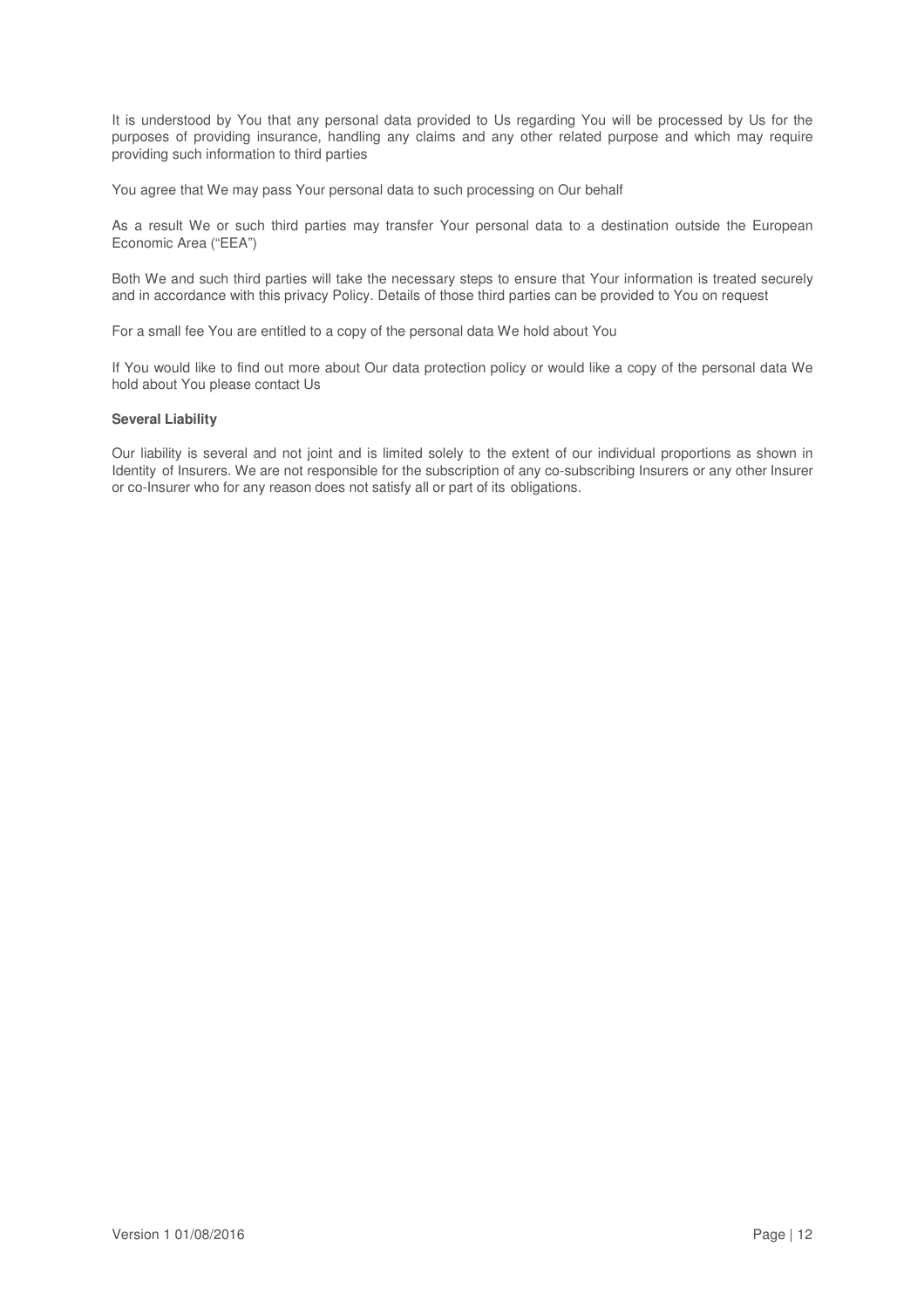# **Policy Exclusions**

#### **War and similar risks**

Not applicable to Employers' Liability Subsection of the Liability Section

We shall not provide indemnity under this Policy in respect of any

- 1) Damage to any Property whatsoever or any loss cost or expense whatsoever resulting or arising therefrom or any consequential or inevitable loss
- 2) legal liability of whatsoever nature directly or indirectly caused by or contributed to by or arising from any of the following regardless of any other cause or Event contributing concurrently or in any sequence to the Damage cost expense or liability
	- 2.1) war invasion act(s) of foreign enemies hostilities or warlike operations (whether war be declared or not) civil war rebellion revolution insurrection civil commotion assuming the proportions of or amounting to an uprising military or usurped power or confiscation or nationalisation or requisition by or under the order of any government or public or local authority
	- 2.2) any action taken in controlling preventing suppressing or in any way relating to 2.1) above

#### **Radioactive and Other Contamination**

We shall not provide indemnity under this Policy in respect of any

- 1) Damage to any Property whatsoever or any loss cost or expense whatsoever resulting or arising therefrom or any consequential or inevitable loss
- 2) legal liability of whatsoever nature directly or indirectly caused by or contributed to by or arising from
- a) ionising radiations or contamination by radioactivity from any nuclear fuel or from any nuclear waste from the combustion of nuclear fuel
- b) the radioactive toxic explosive or other hazardous or contaminating properties of any nuclear installation reactor or other nuclear assembly or nuclear component thereof

#### **Date Recognition**

Not applicable to Employers' Liability Subsection of the Liability Section

We shall not provide indemnity under this Policy in respect of any

- 1) Damage to any Property whatsoever or any loss cost or expense whatsoever resulting or arising therefrom or any consequential or inevitable loss
- 2) legal liability of whatsoever nature directly or indirectly

caused by or contributed to by or consisting of or arising from the failure of any

- 2.1) computer data processing equipment or media Microchip integrated circuit or similar device or
- 2.2) other equipment or System for processing storing or retrieving data or
- 2.3) computer software whether Your Property or not to
	- a) recognise correctly any date as its true calendar date
	- b) capture save retain or correctly manipulate interpret or process any data information command or instruction as a result of treating any date otherwise than as its true calendar date
	- c) capture save retain or correctly process any data as a result of the operation of any programmed command which causes the loss of data or the inability to capture save retain or correctly process such data on or after any date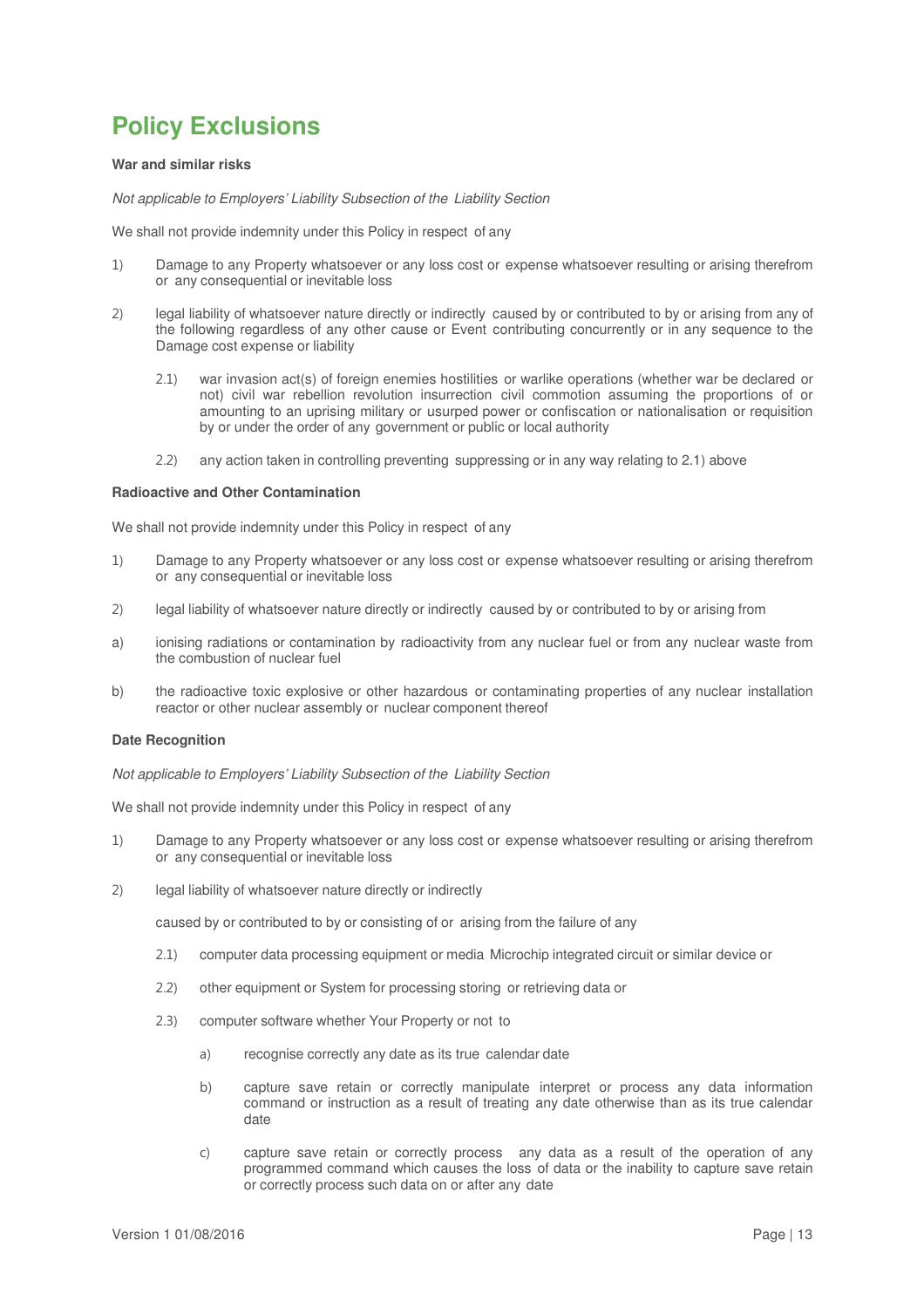but indemnity shall apply under all Sections except the Employers' Liability Subsection of the Liability Section

#### **Loss of Electronic Data**

Not applicable to Employers' Liability Subsection of the Liability Section

We shall not provide indemnity under this Policy in respect of any

- 1) Damage to any Property whatsoever or any loss cost or expense whatsoever resulting or arising therefrom or any consequential or inevitable loss
- 2) legal liability of whatsoever nature directly or indirectly caused by or contributed to by or consisting of or arising from any Damage destruction distortion erasure corruption or alteration of Electronic Data arising from any cause whatsoever including but not limited to Virus or any loss of use reduction in functionality cost or expense of whatsoever nature relating thereto or resulting therefrom regardless of
- 3) any other cause or Event contributing concurrently or in any sequence to the Damage destruction distortion erasure corruption alteration reduction cost or expense provided that this Policy Exclusion shall not apply to the indemnity provided under the
	- a) Public and Products Liability Subsections of the Liability Section against legal liability in respect of accidental
		- i) Bodily Injury to any person
		- ii) wrongful arrest wrongful detention false imprisonment or malicious prosecution

#### **Sanction Limitation and Exclusion**

We shall not provide insurance nor be liable to pay any claim and or provide any benefit hereunder to the extent that the provision of such insurance and or payment of such claim and or provision of such benefit would expose Us and or any member of Our group to any sanction and or prohibition and or restriction under United Nations resolutions and or the trade and or economic sanctions and or laws and or regulations of any country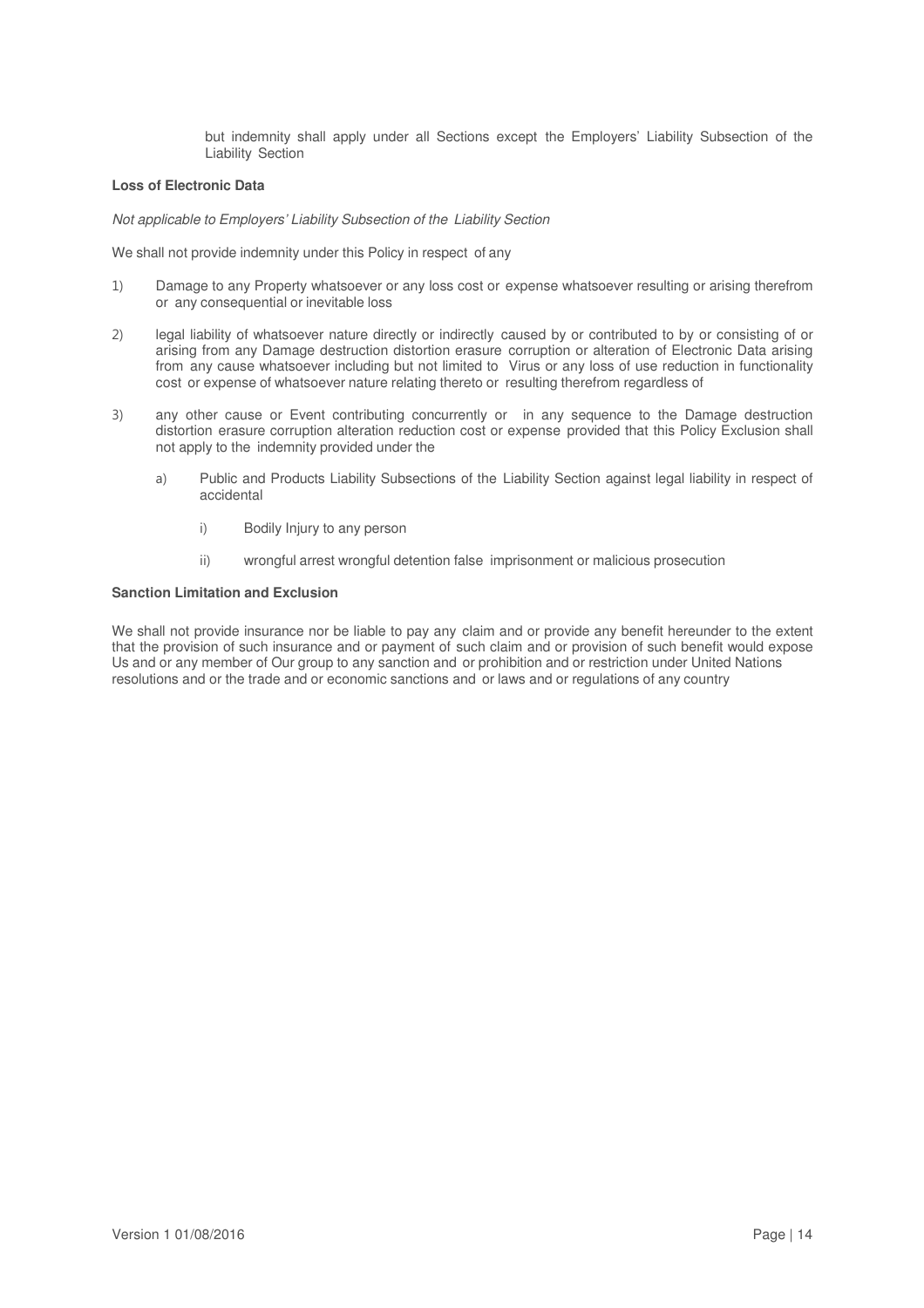# **Liability Section**

# **Section Definitions**

These definitions apply to this Section wherever these words or phrases appear with an upper case letter except where otherwise stated

#### **Asbestos**

means asbestos fibres or particles or any derivatives of asbestos including any product or material containing asbestos asbestos fibres or particles or any derivatives of asbestos

#### **Bodily Injury**

means physical or mental injury including death illness disease mental anguish or shock but not defamation

#### **Offshore Activity**

means any work on or visit to an Offshore Installation from the time of embarkation onto a conveyance at the point of final departure to such Offshore Installation until the time of disembarkation from a conveyance onto land on return from such Offshore Installation

#### **Offshore Installation**

means any offshore installation rig or platform whether fixed or mobile or any vessel or semi-submersible including any catwalk landing ramp bridge walkway accommodation or other connected structure which has been is or will be engaged in Production

#### **Principal**

means any person employer firm company ministry or authority for whom You carry out a contract for the performance of work

#### **Product Supplied**

means any product or thing (including containers packaging or labelling) sold supplied erected repaired altered treated installed processed manufactured tested serviced hired out stored transported or delivered by You in the course of Your Business in or from the Territorial Limits

#### **Offshore Production**

means the processes of prospecting for or extraction separation storage treatment or distribution of oil or gas

#### **Terrorism**

means any act including but not limited to the use of force or violence and or the threat thereof of any person or persons whether acting alone or on behalf of or in connection with any organisations or governments committed for political religious ideological or similar purposes and or to put the public or any section of the public in fear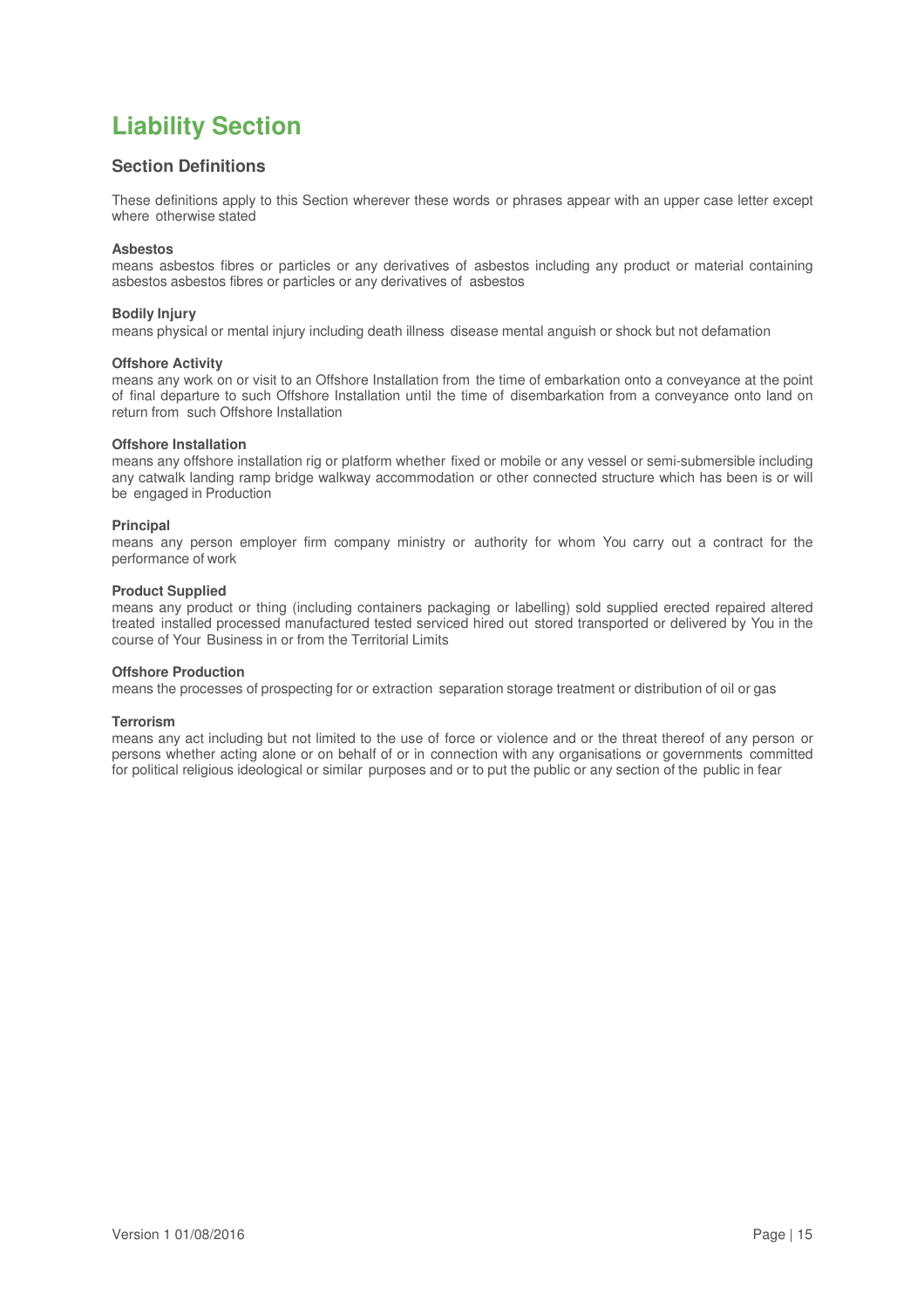# **Employers' Liability Subsection**

## **Subsection Cover**

We will indemnify You against legal liability for damages in respect of Bodily Injury caused to an Employee during the Period of Insurance within the Territorial Limits arising out of and in the course of employment with You in connection with Your Business

#### **Limit of Liability**

Our Limit of Liability for damages costs and expenses payable in respect of any Event shall not exceed the amount stated as the Limit of Indemnity for this Subsection in the Schedule

Provided that the amount of the above stated Limit of Liability shall not exceed £5,000,000 for Bodily Injury caused by Asbestos or Terrorism

#### **Subsection Extensions**

The terms Conditions and Exclusions of this Policy apply to these Subsection Extensions and where no limit or maximum liability is stated in the Extensions the Subsection Limit of Liability applies

#### **Unsatisfied Court Judgments**

Where a judgment for damages has been obtained by any Employee or the legal personal representatives of any Employee in respect of Bodily Injury caused to the Employee arising out of and in the course of employment with You in connection with Your Business and such judgment remains unsatisfied in whole or in part 6 months after the date of judgment then at Your request We will pay to the Employee or their legal personal representatives the amount of any such damages and any awarded costs to the extent that they remain unsatisfied provided that

- 1) the judgment for damages has been obtained against any company or individual operating from or resident in Premises within the Territorial Limits in any court situated in the Territorial Limits
- 2) there is no appeal outstanding
- 3) if any payment is made by Us the Employee or their legal personal representatives shall assign the judgment to Us
- 4) this Subsection is operative at the time that such Bodily Injury is caused and indemnity will only apply in respect of those damages that relate to Bodily Injury caused during the Period of Insurance
- 5) Our liability for damages costs and expenses shall not exceed the amount stated as the Limit of Liability in the Schedule

#### **Work Overseas**

The indemnity provided shall extend to apply in respect of liability for Bodily Injury caused to any Employee whilst undertaking work on a temporary basis within any country outside of the Territorial Limits which is a member of the European Union provided that

- 1) any such Employee is ordinarily resident within the Territorial Limits
- 2) We shall not provide indemnity in respect of any amount payable under Workers' Compensation Social Security or Health Insurance legislation

#### **Subsection Exclusions**

We shall not provide indemnity against liability

- 1) in respect of which compulsory insurance or security is required to be arranged by You under the Road Traffic Act 1988 or the Road Traffic (Northern Ireland) Order 1981 or any subsequent legislation amending or replacing such Act or Order
- 2) caused by or arising from any Offshore Activity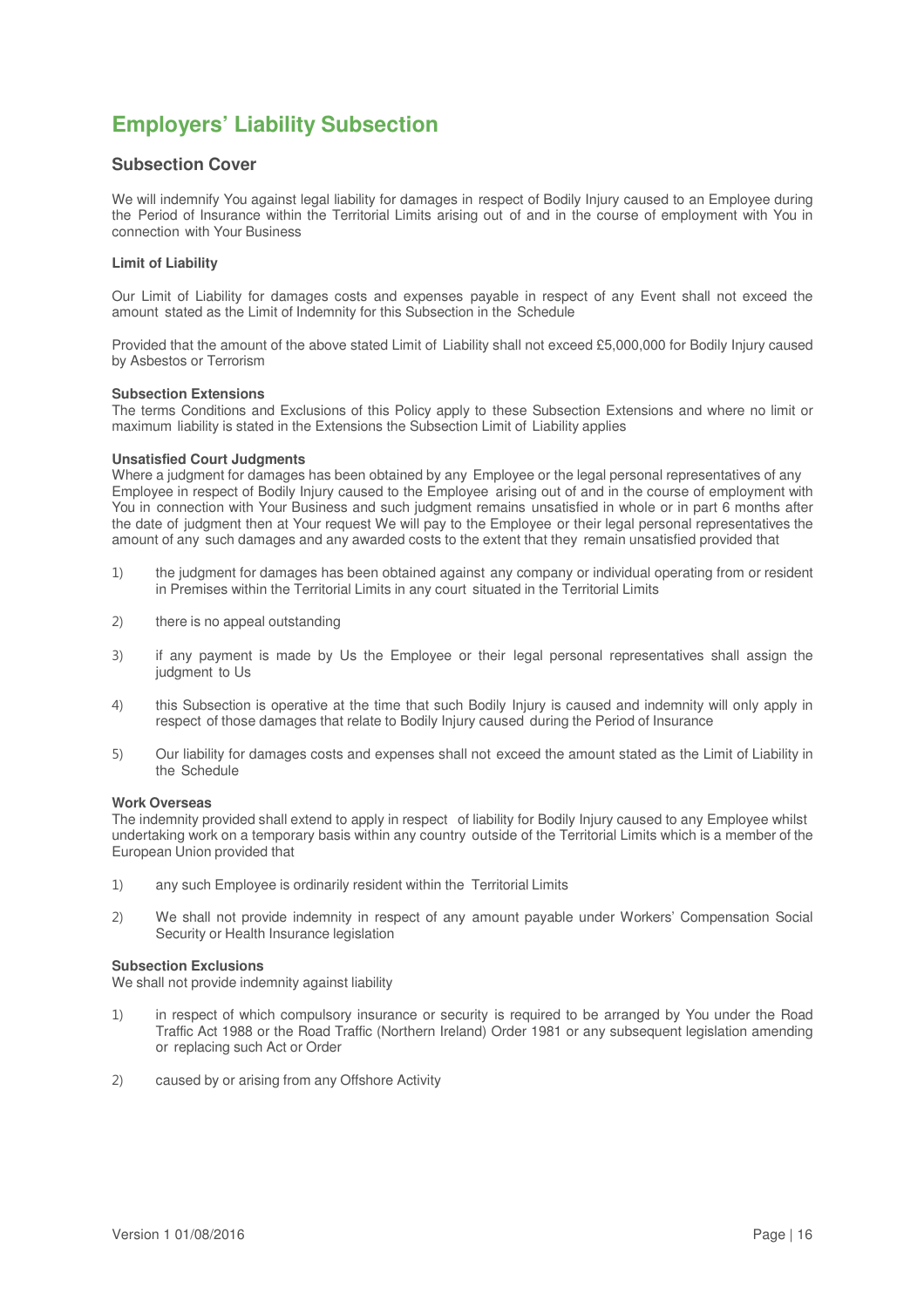# **Public Liability Subsection**

## **Subsection Cover**

We will indemnify You against legal liability for damages in respect of accidental

- 1) Bodily Injury to any person
- 2) Damage to Property
- 3) obstruction trespass nuisance or interference with any right of way air light or water or other easement
- 4) wrongful arrest wrongful detention false imprisonment or malicious prosecution

Occurring during the Period of Insurance within the Territorial Limits in connection with Your Business

#### **Limit of Liability**

- 1) Our Limit of Liability for damages payable in respect of any Event shall not exceed the amount stated as the Limit of Indemnity for this Subsection in the Schedule provided that
	- 1.1) the Limit of Liability shall not exceed £2,000,000 or the amount stated as the Limit of Indemnity for this Subsection in the Schedule whichever is the lower for liability in respect of Terrorism
- 2) unless otherwise stated herein or endorsed hereon any costs and expenses for which an indemnity is provided under this Subsection will be payable in addition to the Limit of Liability applicable

#### **Subsection Extensions**

The terms Conditions and Exclusions of this Policy apply to these Subsection Extensions and where no limit or maximum liability is stated in the Extensions the Subsection Limit of Liability applies

#### **Buildings Temporarily Occupied**

Subsection Exclusion 5.2) shall not apply to liability for Damage to buildings including contents therein which are not owned leased or rented by You but are temporarily occupied by You for the purpose of maintenance alteration extension installation or repair

#### **Data Protection Act**

We will within the terms of this Subsection indemnify You against liability for damages in respect of damage arising out of any claim under Section 13 of the Data Protection Act 1998 not otherwise insured hereunder and first made against You during the Period of Insurance provided that

- 1) Our liability under this Extension for damages costs and expenses arising out of all claims made during any one Period of Insurance shall not exceed the amount stated as Limit of Indemnity in the Schedule to this Subsection
- 2) You have registered in accordance with the terms of the said Act or have applied for such registration which has not been refused or withdrawn
- 3) We shall not provide indemnity
	- 3.1) for 10 per cent of each claim subject to a minimum of £500 and a maximum of £5,000
	- 3.2) against liability caused by or arising from a deliberate act by or omission of any person entitled to indemnity under this Extension if the result thereof could reasonably have been expected having regard to the nature and circumstances of such act or omission
	- 3.3) for the costs of replacing reinstating rectifying or erasing any personal data
	- 3.4) against liability caused by or arising from any incident or circumstances known to You at inception of this Extension which may give rise to a claim
	- 3.5) against liability caused by or arising from the recording processing or provision of data for reward or the determining of the financial status of a person
	- 3.6) against Contractual Liability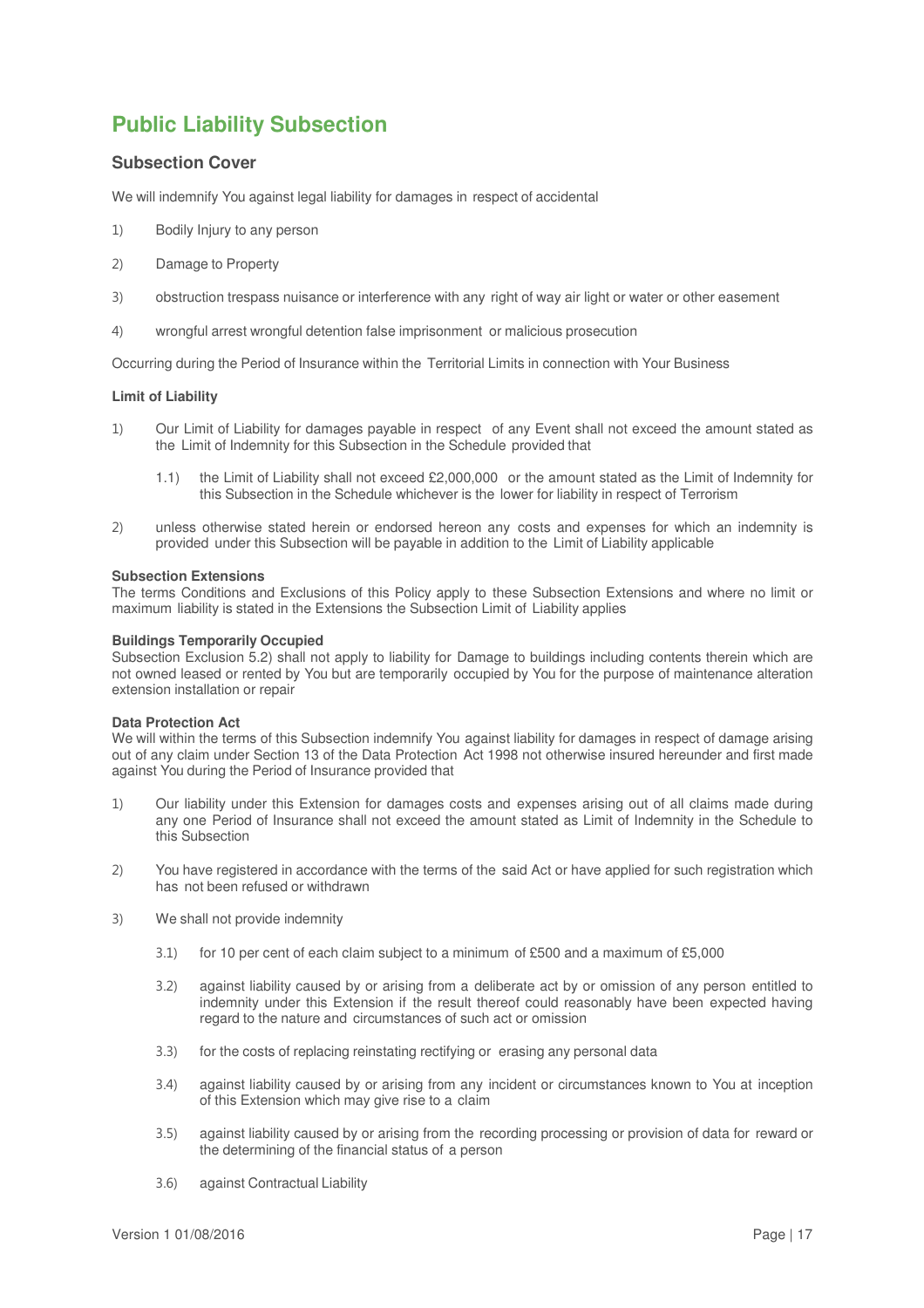3.7) against liability in respect of Bodily Injury to any person or Damage to Property

#### **Defective Premises Act**

The indemnity provided by this Subsection shall extend to apply in respect of liability arising under Section 3 of the Defective Premises Act 1972 or Section 5 of the Defective Premises (Northern Ireland) Order 1975 in connection with any Premises previously owned or occupied by You for purposes pertaining to Your Business and which have since been disposed of by You provided that We shall not provide indemnity against liability

- 1) for which indemnity is provided by any other insurance
- 2) for the costs of remedying any defect or alleged defect in such Premises

#### **Leased or Rented Premises**

Subsection Exclusion 5.2) shall not apply to liability for Damage to Premises including their fixtures and fittings leased or rented to You provided that We shall not provide indemnity against

- 1) Contractual Liability
- 2) the first £500 of each and every Event of Damage to Premises caused other than by fire or explosion

#### **Motor Contingent Liability**

Notwithstanding Subsection Exclusions 2.3) We will indemnify You and no other person for the purpose of this Extension against legal liability for damages in respect of Bodily Injury or Damage to Property caused by or arising from any motor vehicle or trailer attached thereto which do not belong to or are provided by You being used in the course of Your Business provided that We shall not provide indemnity against liability

- 1) in respect of Damage to any such vehicle or trailer or Property conveyed therein or thereon
- 2) for which indemnity is provided by any other insurance
- 3) caused or arising whilst such vehicle or trailer is
	- 3.1) engaged in racing pace-making reliability trials or speed testing
	- 3.2) being driven by You
	- 3.3) being driven with Your general consent or Your representative by any person who to Your knowledge or other such representative does not hold a licence to drive such vehicle unless such person has held and is not disqualified from holding or obtaining such a licence
	- 3.4) used elsewhere other than within the Territorial Limits

#### **Motor Vehicles**

Subsection Exclusions 2.3) shall not apply to liability caused by or arising from

- 1) the use of plant as a tool of trade at Your Premises or on any site at which You are working
- 2) the loading or unloading of any vehicle or the bringing to or taking away of a load from any vehicle
- 3) Damage to any building bridge weighbridge road or to anything beneath caused by vibration or by the weight of any vehicle or its load provided that We shall not provide indemnity against liability
	- a) in respect of which compulsory insurance or security is required under any legislation governing the use of the vehicle
	- b) for which indemnity is provided by any other insurance

#### **Overseas Personal Liability**

We will indemnify You or at Your request

- 1) any director partner or Employee of Your Business
- 2) any spouse or child of Yours or any persons stated who are accompanying such persons

against liability incurred by such persons in a personal capacity in a country outside of the Territorial Limits whilst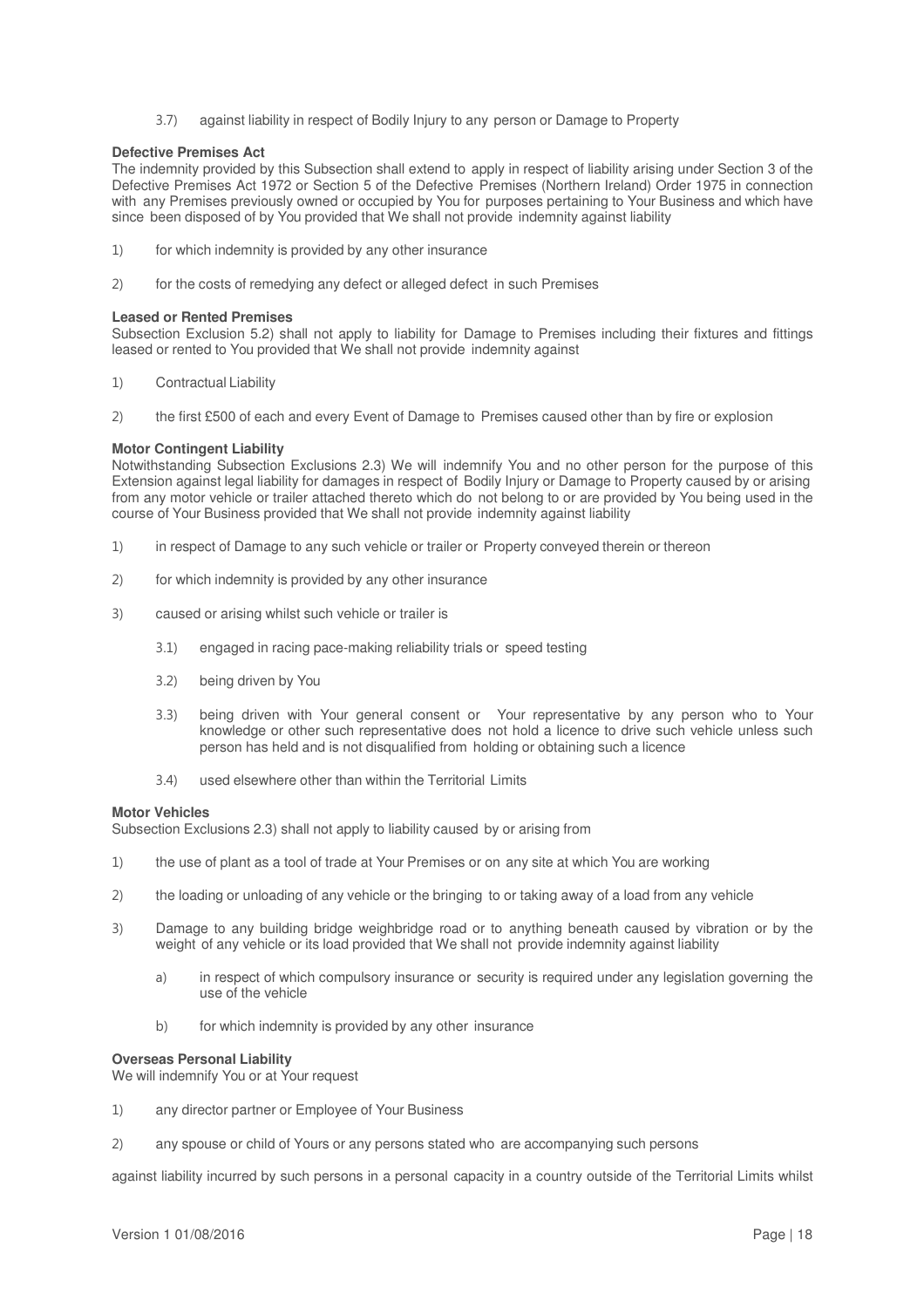on a temporary visit to such country in connection with Your Business provided that

- 1) any person entitled to indemnity under this Extension shall as though they were You be subject to the terms Conditions and Exclusions of this Policy insofar as they can apply
- 2) nothing in this Extension shall increase Our liability to pay any amount exceeding the Limit of Liability stated in the Schedule regardless of the number of persons claiming to be indemnified
- 3) We shall not provide indemnity against
	- 3.1) Contractual Liability
	- 3.2) liability for which indemnity is provided by any other insurance
	- 3.3) liability in respect of Damage to Property belonging to or in the custody of or under the control of any person entitled to indemnity under this Extension
	- 3.4) liability in respect of Bodily Injury to any person entitled to indemnity under this Extension
- 4) liability caused by or arising from
	- 4.1) the ownership or occupation of land or buildings
	- 4.2) the carrying on of any business profession trade or employment
	- 4.3) the ownership possession or use of animals other than horses or domestic dogs or cats

#### **Pollution or Contamination Clean Up Costs**

These definitions apply to this Extension wherever these words or phrases appear with an upper case letter

#### **Environmental Legislation**

means any legislation for the protection of the environment or control of Pollution or Contamination

#### **Pollution or Contamination**

means all pollution or contamination of water or land (but excluding any pollution or contamination of buildings or other structures)

#### **Remediation**

means works or operations to treat remove or dispose of Pollution or Contamination but excludes works or operations to

- 1) reinstate reintroduce or restore flora or fauna
- 2) restore natural habitats or species protected under Environmental Legislation

We will also indemnify You in respect of Pollution or Contamination occurring within the Territorial Limits caused by a sudden identifiable unintended and unexpected Event which takes place in its entirety at a specific time and place during the Period of Insurance and We will also indemnify You against

- 1) the costs of any Remediation legally required or ordered by any statutory authority or regulator acting in accordance with the terms of any Environmental Legislation to be conducted by You and
- 2) liability for the costs of any Remediation conducted by any statutory authority or regulator and legally

sought from You by that statutory authority or regulator in accordance with the terms of any Environmental Legislation provided that

- 2.1) all Pollution or Contamination which arises out of one Event shall be deemed to have occurred at the time such Event takes place
- 2.2) under this Extension We shall indemnify You only to the extent that the Remediation to which the indemnified costs relate is the minimum necessarily conducted under the provisions of Environmental Legislation
- 2.3) We shall not provide indemnity under this Extension against any costs or any liability for costs of Remediation arising out of Pollution or Contamination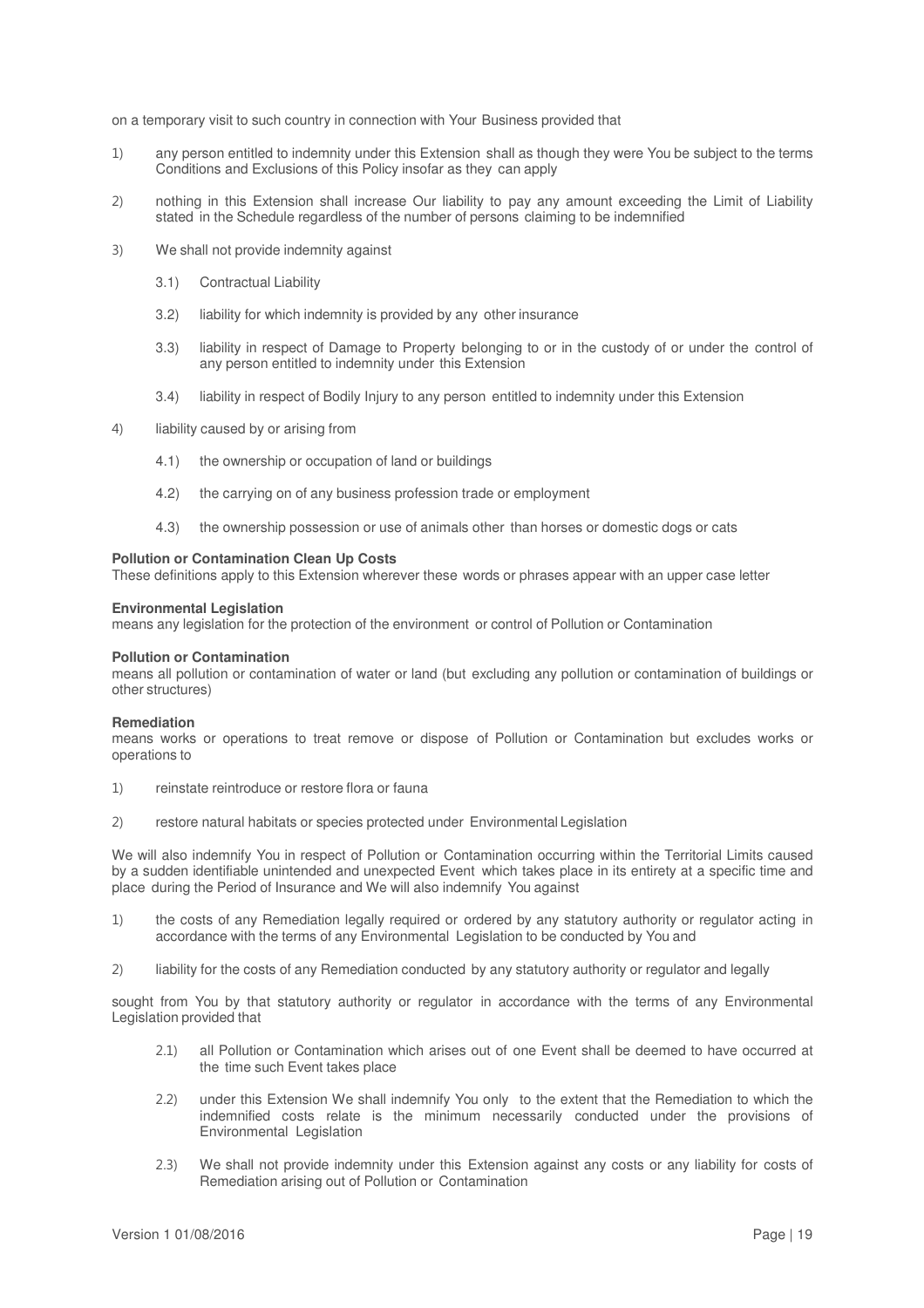- a) occurring outside the Territorial Limits
- b) consisting of any radioactive substances or Asbestos
- c) caused by any Product Supplied
- d) caused by or arising out of the ownership operation or use of any motor vehicle (whilst on any road) marine vessel or aircraft
- e) arising out of genetically modified organisms
- 2.4) We shall not provide indemnity under this Extension against any costs or any liability for costs of Remediation carried out on or in order to protect any Property belonging to or in Your custody or under the control other than premises leased rented hired and not belonging to You but temporarily occupied by You for the purpose of maintenance alteration extension installation or repair
- 2.5) Our liability under this Extension for costs payable in respect of all Pollution or Contamination which is deemed to have occurred during any one Period of Insurance shall not in the aggregate exceed £100,000 and the total amount payable
	- a) under this Extension and
	- b) otherwise under this Subsection for all damages in respect of Pollution or Contamination as defined in Policy Definitions which is deemed to have occurred during any one Period of Insurance shall not exceed in the aggregate during any one Period of Insurance the amount stated as the Limit of Indemnity for this Subsection in the Schedule
- 2.6) We shall not provide indemnity under this Extension against any costs or any liability for costs of Remediation to the extent they relate to
	- a) any measures to prevent the spread of any Pollution or Contamination or the removal of an immediate threat of Pollution or Contamination
	- b) the removal or disposal of any waste deposited by You or on Your behalf
	- c) any amounts payable by way of compensation to third parties affected by such Pollution or Contamination
	- d) any amounts payable by way of fines or penalties
	- e) any costs and expenses incurred by You or prosecution costs and expenses awarded against You in connection with any criminal proceedings arising out of the Pollution or **Contamination**
	- f) any works or operations that improve the state or condition of water or land in comparison with its state or condition immediately prior to Event that caused the Pollution or Contamination

#### **Work Overseas**

The indemnity provided shall extend to apply in respect of liability caused by or arising from

1) work being undertaken on a temporary basis by any person within any country outside of the Territorial Limits which is a member of the European Union

### **Subsection Exclusions**

We shall not provide indemnity against liability

- 1) in respect of Bodily Injury to any Employee arising out of and in the course of employment by You in connection with Your Business
- 2) caused by or arising from the ownership or possession or use by You or on Your behalf of any
	- 2.1) aircraft or aerospatial device or hovercraft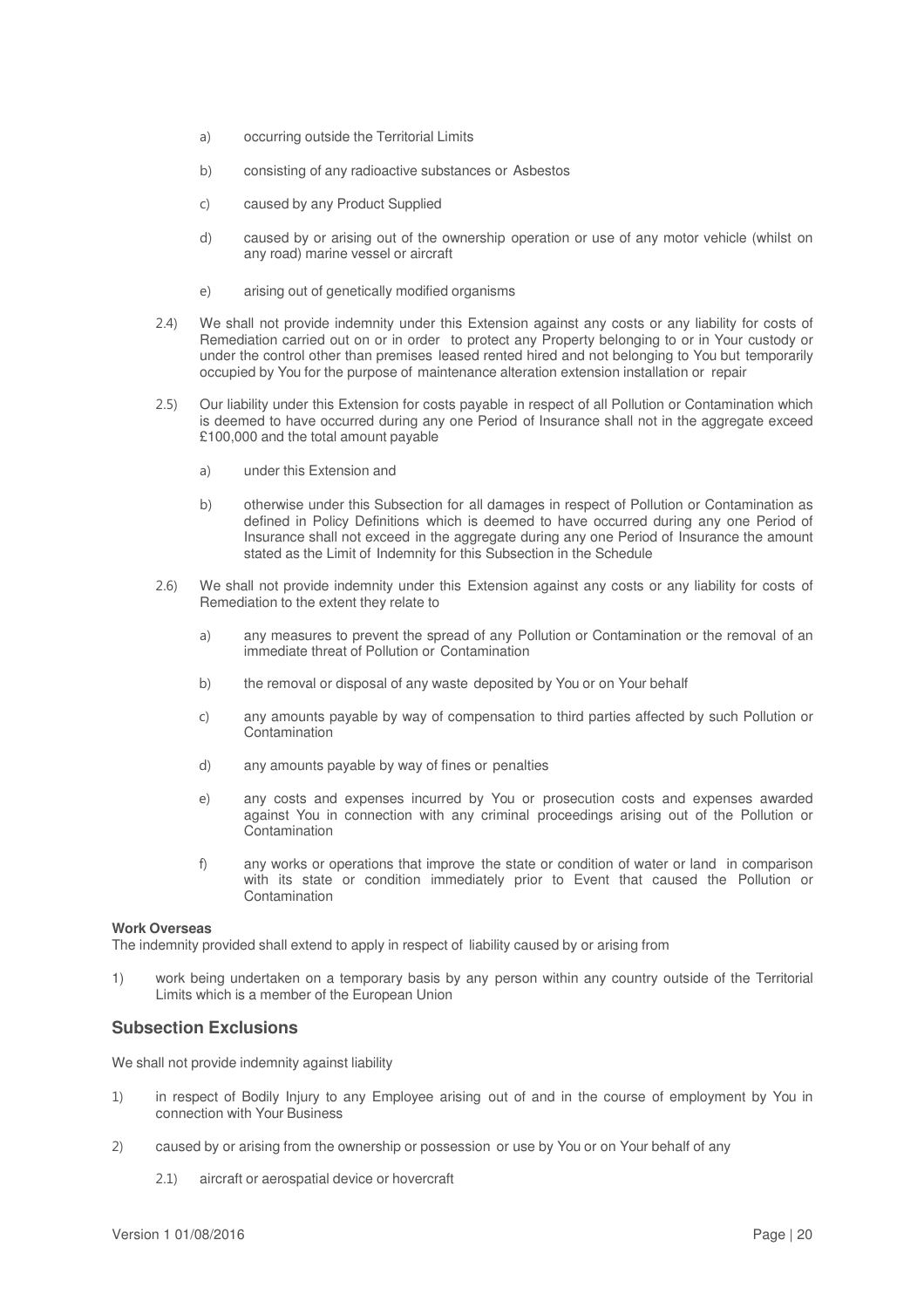- 2.2) watercraft other than hand propelled watercraft or other watercraft not exceeding 8 metres in length
- 2.3) mechanically propelled vehicle
	- a) for which compulsory insurance or security is required under any legislation governing the use of the vehicle
	- b) where indemnity is provided by any other insurance.
- 3) caused by or arising from any Product Supplied after it has ceased to be in Your custody or under Your or any Employees control other than food or drink for consumption on Your Premises
- 4) Contractual Liability unless the sole conduct and control of claims is vested in Us but We will not in any Event provide indemnity in respect of liquidated damages or liability under any penalty clause or Damage to Property which comprises contract works executed
- 5) in respect of Damage to Property
	- 5.1) belonging to You
	- 5.2) in Your or any Employees custody or under their control other than personal effects including vehicles and their contents of any visitor director partner and or Employee of Yours
	- 5.3) being that part of any Property on which You or any Employee or agent of Yours is or has been working where Damage arises out of such work
- 6) for the Excess amount stated in the Schedule to this Subsection other than in respect of Damage to Premises including their fixtures and fittings leased rented or hired to You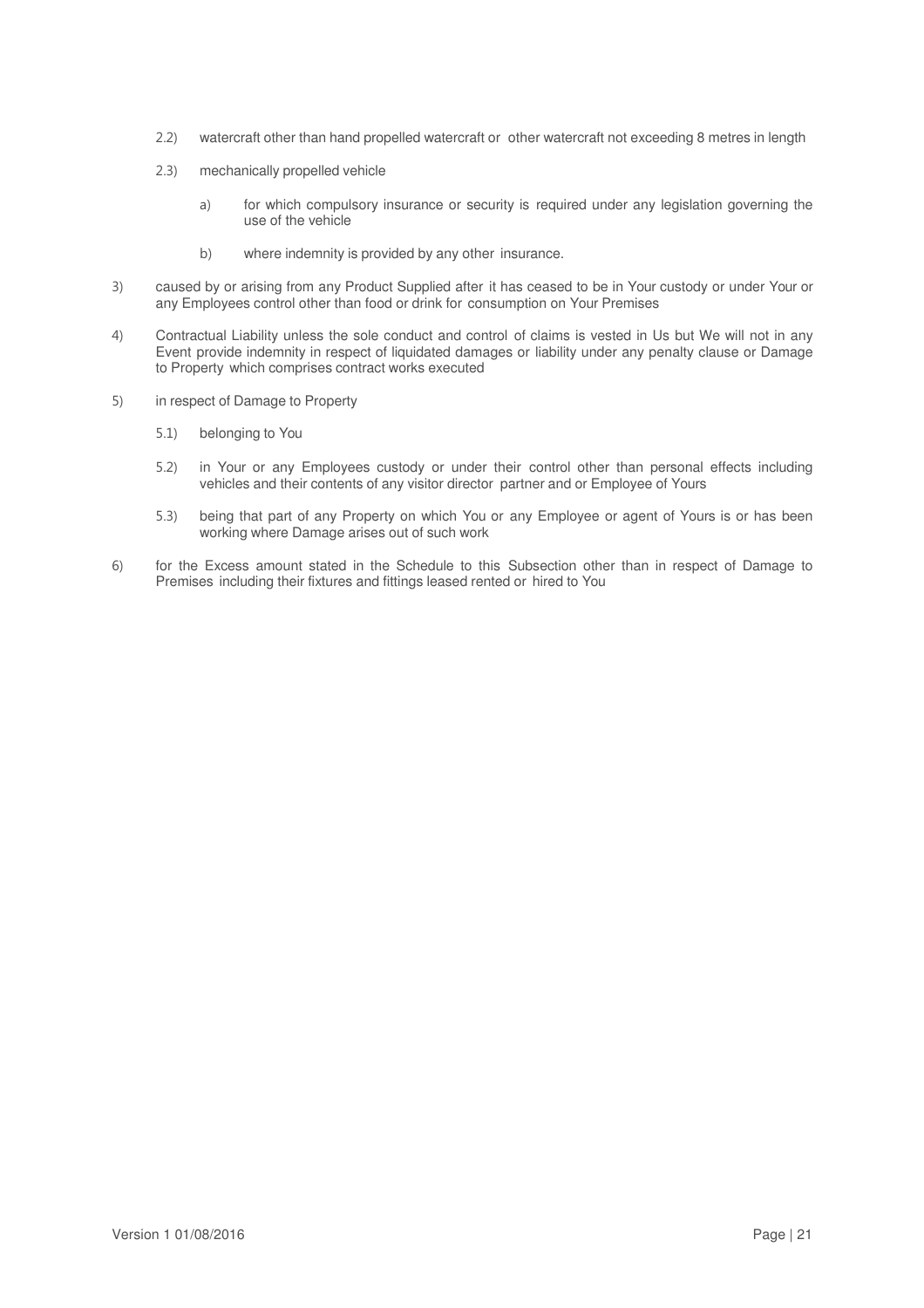# **Products Liability Subsection**

# **Subsection Cover**

We will indemnify You against legal liability for damages in respect of accidental

- 1) Bodily Injury to any person
- 2) Damage to Property

occurring during the Period of Insurance anywhere in the world and caused by or arising from any Product Supplied

#### **Limit of Liability**

- 1) Our Limit of Liability for damages payable in respect of any Event and in the aggregate in respect of all Events during any one Period of Insurance shall not exceed the amount stated as the Limit of Indemnity for this Subsection in the Schedule provided that
	- 1.1) the Limit of Liability shall not exceed £2,000,000 or the amount stated as the Limit of Indemnity for this Subsection in the Schedule whichever is the lower for liability in respect of Terrorism
- 2) unless otherwise stated herein or endorsed hereon any costs and expenses for which an indemnity is provided under this Subsection will be payable in addition to the Limit of Liability applicable

### **Subsection Extensions**

The terms Conditions and Exclusions of this Policy apply to these Subsection Extensions and where no limit or maximum liability is stated in the Extensions the Subsection Limit of Liability applies

#### **Consumer Protection & Food Safety Acts**

We will provide indemnity to You and at Your request any director partner or Employee in respect of legal costs and expenses incurred with Our written consent in the defence of any criminal proceedings brought for a breach of Part II of the Consumer Protection Act 1987 or Part II of the Food Safety Act 1990 or of Part II of the Food Safety (Northern Ireland) Order 1991 including such legal costs and expenses incurred in an appeal against conviction arising from such proceedings and prosecution costs awarded in connection therewith provided that

- 1) the proceedings relate to an offence alleged to have been committed during the Period of Insurance and in the course of Your Business
- 2) We shall not provide indemnity in respect of
	- 2.1) fines or penalties of any kind
	- 2.2) any circumstances for which indemnity is provided by any other insurance
	- 2.3) proceedings consequent upon a deliberate act by or omission of any person entitled to indemnity under this Extension if the result thereof could reasonably have been expected having regard to the nature and circumstances of such act or omission
	- 2.4) proceedings which arise out of any activity or risk excluded from this Policy
- 3) the director partner or Employee shall as though they were the Insured be subject to the terms Conditions and Exclusions of this Policy insofar as they can apply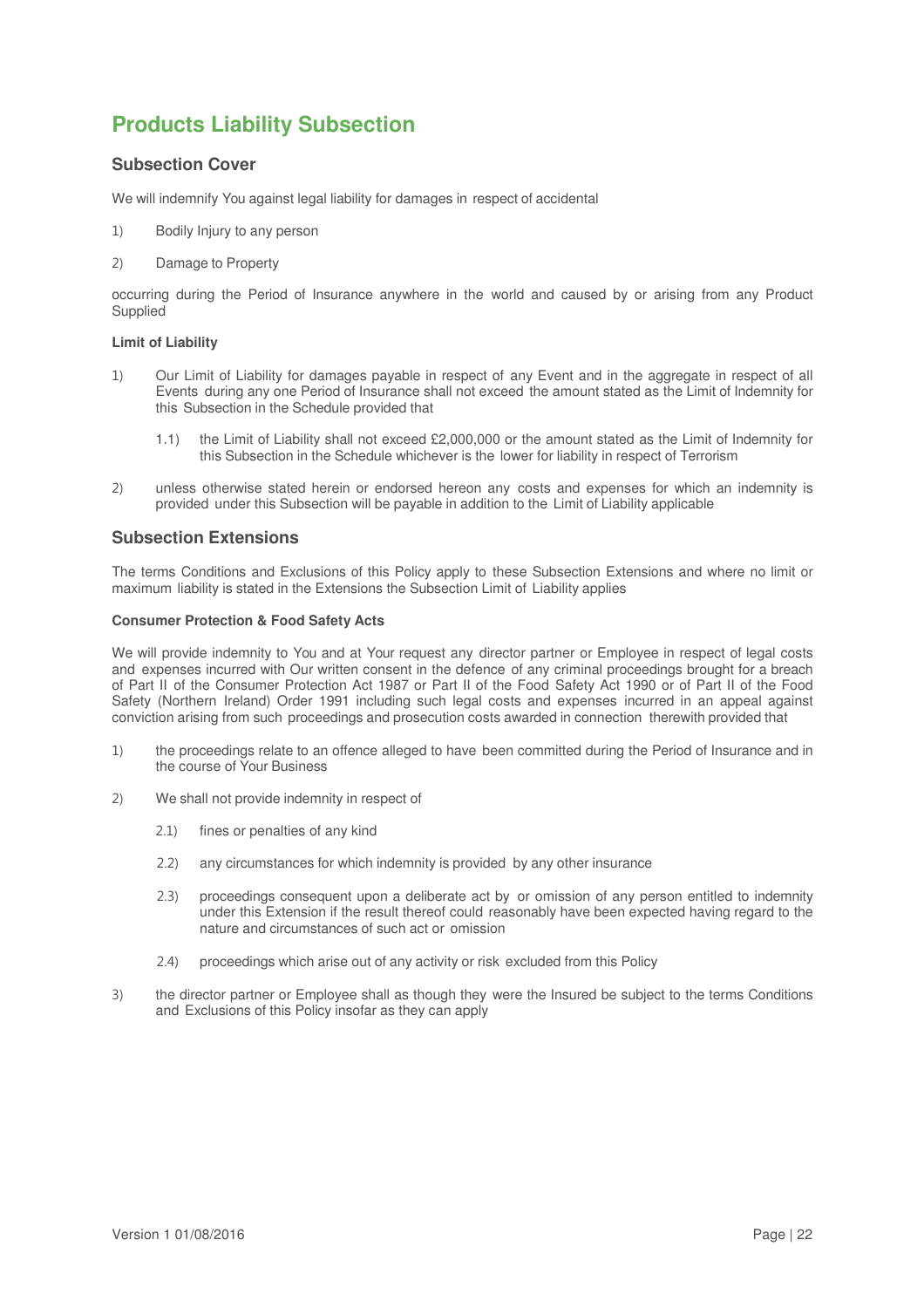# **Products Liability Subsection Exclusions**

We shall not provide indemnity against liability

- 1) in respect of Bodily Injury to any Employee arising out of and in the course of employment by You in connection with Your Business
- 2) in respect of Damage to or the costs or expenses of recalling repairing replacing altering removing or making any refund in respect of any Product Supplied caused by or arising from
	- 2.1) any defect in or the harmful nature of or the unsuitability for its intended purpose of such Product **Supplied**
	- 2.2) an error or fault in connection with the sale supply or presentation of such Product Supplied
- 3) caused by or arising from any Product Supplied whilst in Your custody or under Your or any Employees control
- 4) caused by or arising from any Product Supplied which to Your knowledge for
	- 4.1) use in or on any aircraft or aerospatial device
	- 4.2) aviation or aerospatial purposes
	- 4.3) use in the safety or navigation of marine craft of any sort
- 5) caused by or arising from any Product Supplied which to Your knowledge is for use in or supply to the United States of America or Canada
- 6) arising from a Contractual Liability other than liability arising out of a condition or warranty of goods implied by law
- 7) for the Excess amount stated in the Schedule to this Subsection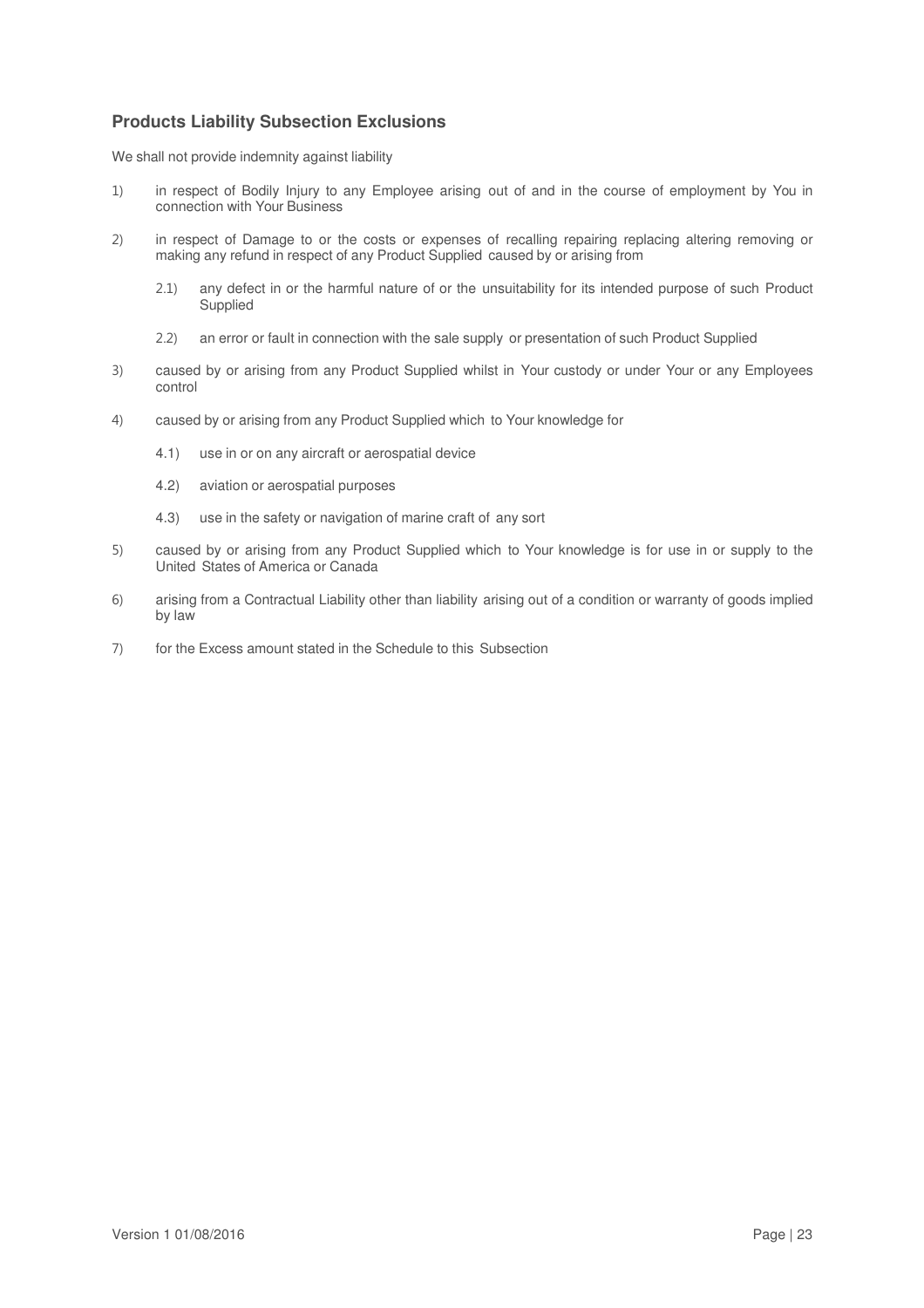# **Liability Section Extensions**

The terms Conditions and Exclusions of this Policy apply to these Section Extensions and where no limit or maximum liability is stated in the Extensions the Subsection Limit of Liability applies

#### **Additional Activities**

We will provide indemnity in respect of liability caused by or arising from any of the activities stated below where these are undertaken as part of and are ancillary to Your Business

- 1) the provision and management of catering or social or sports or educational or medical or dental or welfare organisations or nursery or crèche or child care facilities for the benefit of Your Employees and fire or security or first aid and ambulance services
- 2) the ownership repair maintenance and decoration of Your Premises
- 3) private work carried out by any Employee with Your consent for any director partner or senior official of Yours
- 4) participation in exhibitions trade fairs conferences and the like
- 5) sponsorship of events or organisations or entities or individuals
- 6) repair maintenance or servicing of Your own mechanically propelled vehicles
- 7) provision of gifts and promotional material

#### **Claimants' Costs and Expenses**

We will provide indemnity against legal liability for all costs and expenses recoverable by any claimant in connection with any claim to which the indemnity applies

#### **Costs of Court Attendance**

If any of the under mentioned persons attending court as a witness at Our request in connection with a claim in respect of which You are entitled to indemnity under this Section We will reimburse You at the following rates per day for each day on which attendance is required

- 1) any director or partner of the Insured £500
- 2) any Employee £250

#### **Cross Liabilities**

If the Insured comprises of more than one party We will under the Public Liability and Product Liability Subsections provide indemnity to each such Insured in the same manner and to the same extent as if a separate Policy had been issued to each of them provided that nothing in this Extension shall increase Our liability to pay any amount exceeding the Limit of Liability stated in the Schedule regardless of the number of persons claiming to be indemnified

#### **Defence Costs and Expenses**

We will provide indemnity in respect of all

- 1) costs incurred with Our written consent of legal representation at any
	- 1.1) coroner's inquest or other inquiry in respect of any death
	- 1.2) proceedings in any court in respect of any act or omission causing or relating to any Event
- 2) other costs and expenses incurred with Our written consent in relation to any matter

#### **Health and Safety at Work Act**

We will provide indemnity to You and at Your request any director partner or Employee of Yours in respect of legal costs and expenses incurred with Our written consent in the defence of any criminal proceedings brought for a breach of the Health & Safety at Work etc. Act 1974 or the Health and Safety at Work (Northern Ireland) Order 1978 including such legal costs and expenses incurred in an appeal against conviction arising from such proceedings and prosecution costs awarded in connection therewith provided that

1) the proceedings relate to an offence alleged to have been committed during the Period of Insurance and in t he course of Your Business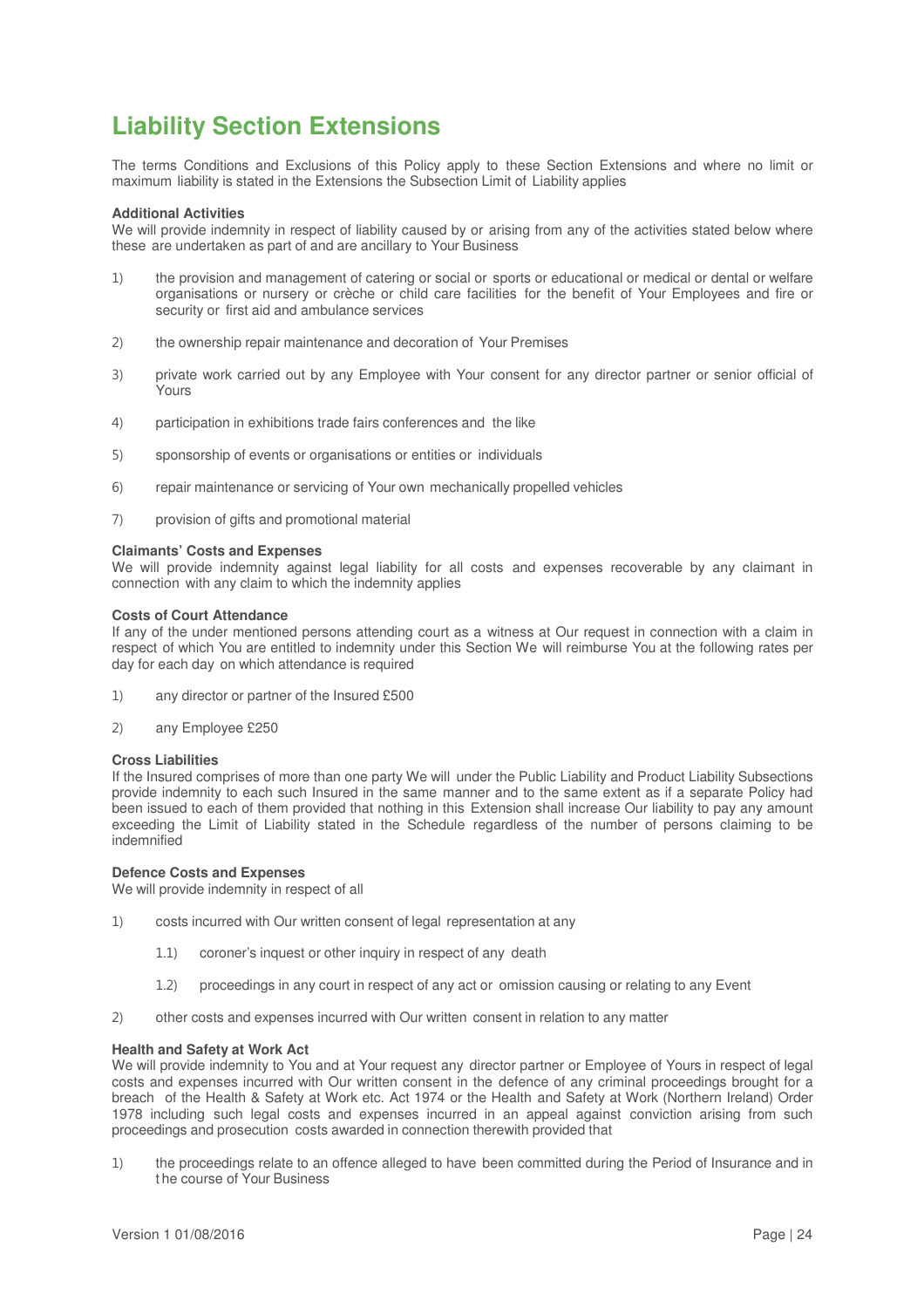- 2) We shall not provide indemnity in respect of
	- 2.1) fines or penalties of any kind
	- 2.2) any circumstances for which indemnity is provided by any other insurance
	- 2.3) proceedings consequent upon a deliberate act by or omission of any person entitled to indemnity under this Extension if the result thereof could reasonably have been expected having regard to the nature and circumstances of such an act or omission
	- 2.4) proceedings which arise out of any activity or risk excluded from this Policy
	- 2.5) proceedings which relate to the health safety or welfare of any Employee unless the Employers Liability Subsection is operative at the time when the offence was committed
	- 2.6) proceedings which relate other than to the health safety or welfare of any Employee and other than to Products Supplied unless the Public Liability Subsection is operative at the time when the offence was committed
	- 2.7) proceedings which relate to Products Supplied unless Products Liability Subsection is operative at the time when the offence was committed
- 3) the director partner or Employee shall as though they were the Insured be subject to the terms Conditions and Exclusions of this Policy insofar as they can apply

#### **Indemnity to Other Persons**

We will also provide indemnity as if a separate Policy had been issued

- 1) to the legal personal representatives of Yours or any other person entitled to indemnity under this Policy but only in respect of liability incurred by You or such other person
- 2) to any Principal but only to the extent required by the contract for work and not any Principal who is located within the United States of America or Canada
- 3) to any owner of plant hired to You but only to the extent required by the conditions of the contract of hire not any such owner who is located within the United States of America or Canada
- 4) at Your request to
	- 4.1) any officer or member of Your catering or social or sports or educational or medical or dental or welfare organisations or nursery or crèche or child care facilities for the benefit of Your Employees and fire or security or first aid and ambulance services in their respective capacity as such but not any medical or dental practitioner in respect of medical or dental services provided
	- 4.2) any director or partner or Employee of Yours while acting in connection with Your Business in respect of liability for which You would be entitled to indemnity under this Policy if the claim for which indemnity is being sought had been made against You

## provided that

- a) any persons specified above shall as though they were You be subject to the terms Conditions and Exclusions of this Policy insofar as they can apply
- b) nothing in this Extension shall increase Our liability to pay any amount exceeding the Limit of Liability stated in the Schedule regardless of the number of persons claiming to be indemnified

#### **Manslaughter and Corporate Manslaughter Defence Costs**

We will provide indemnity to You and at Your request any director partner or Employee of Yours in respect of legal costs and expenses incurred with Our written consent in the defence of any criminal proceedings brought in connection with an allegation (whether under common law or statute) of manslaughter corporate manslaughter or corporate homicide including such legal costs and expenses incurred in an appeal against conviction arising from such proceedings and prosecution costs awarded in connection therewith provided that

1) the proceedings relate to an offence alleged to have been committed during the Period of Insurance and in the course of Your Business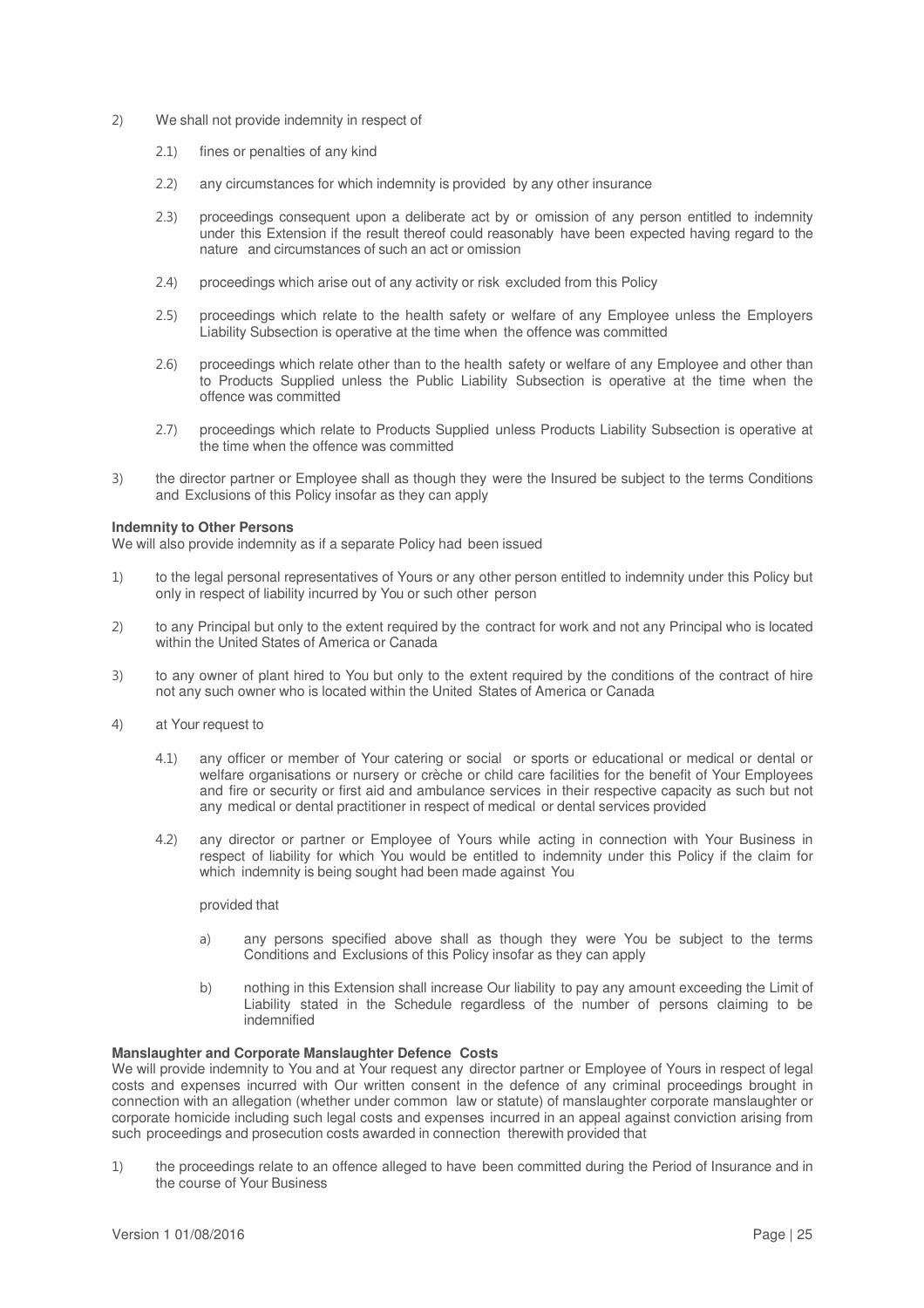- 2) Our liability under this Extension for all costs and expenses shall not exceed £5,000,000 or the amount stated as the Limit of Liability for the Public Liability Subsection in the Schedule whichever is the lower in the aggregate during any one Period of Insurance
- 3) all amounts payable under this Extension will form part of and are not payable in addition to the Limit of Liability
- 4) We agree details of the specific solicitor or counsel who are to act on behalf of each party to be defended prior to their appointment
- 5) We shall not provide indemnity in respect of
	- 5.1) fines or penalties of any kind or the cost of implementing any remedial order or publicity order
	- 5.2) costs and expenses in connection with an appeal unless the solicitor or counsel advise that there are strong prospects of succeeding in the appeal or recovering costs awarded against You or any other person entitled to indemnity at all times throughout the appeal process it being understood and agreed that any change to such prospect of success during the appeals process may result in indemnity being removed
	- 5.3) costs and expenses for which indemnity is provided by another source or any other insurance or where but for the existence of this Extension would have been provided by such source or insurance proceedings
		- a) brought within any country outside of the Territorial Limits
		- b) consequent upon a deliberate act by or omission of any person entitled to indemnity under this Extension if the result thereof could reasonably have been expected having regard to the nature and circumstances of such act or omission
		- c) which arise out of any activity or risk excluded by this Policy
		- d) which relate other than to Bodily Injury or potential Bodily Injury to an Employee in the course of Your Business
		- e) which relate other than to Bodily Injury or potential Bodily Injury to an Employee in the course of Your Business and other than to Products Supplied unless the Public Liability Subsection is operative at the time when the offence was committed
		- f) which relate to Products Supplied unless the Products Liability Subsection is operative at the time when the offence was committed
- 6) the director or partner or Employee shall as though they were You be subject to the terms Conditions and Exclusions of this Policy insofar as they can apply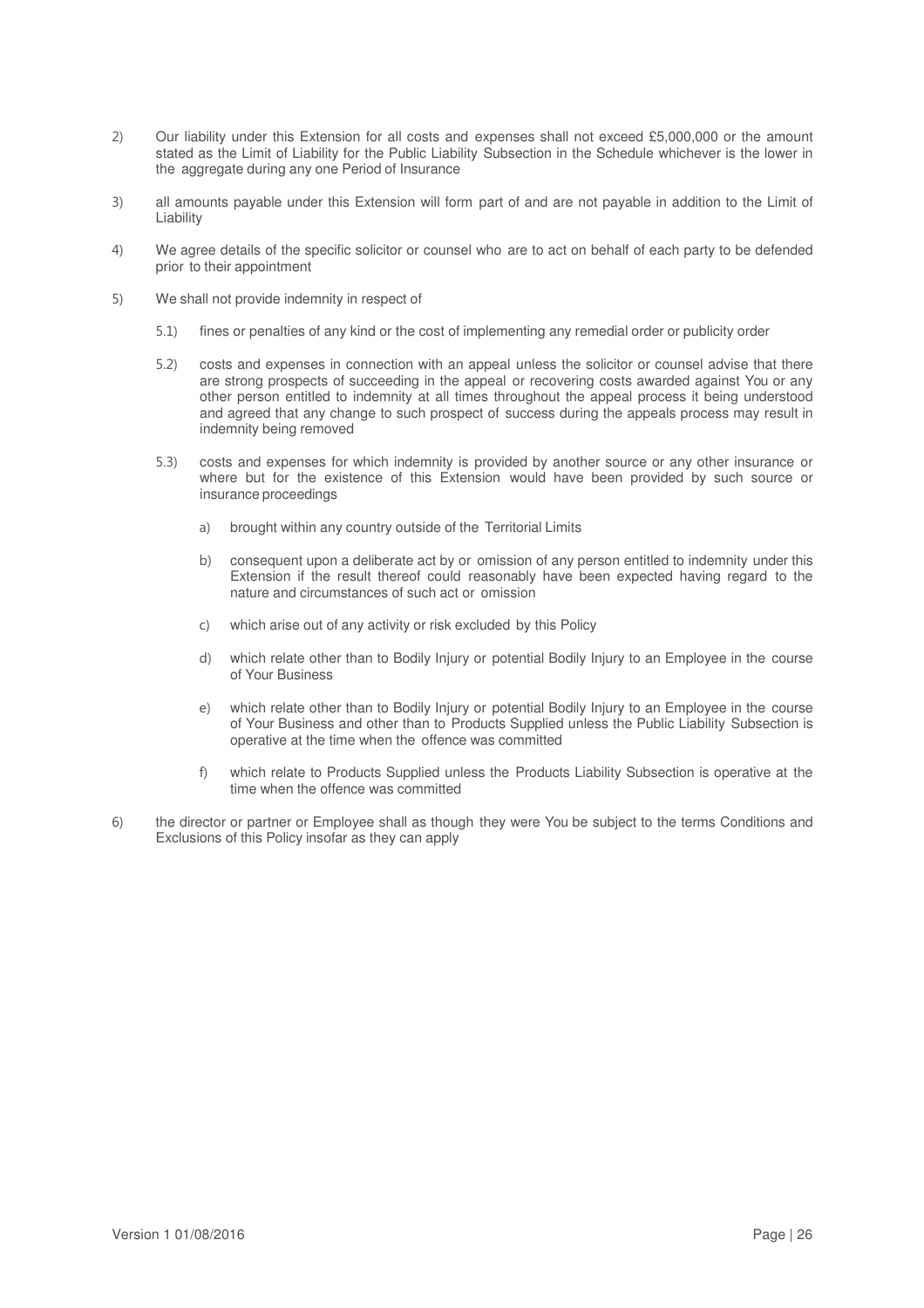# **Liability Section Conditions**

### **Avoidance of Certain Terms and Rights of Recovery**

The indemnity provided under the Employers' Liability Subsection is deemed to be in accordance with such provisions as any law relating to the compulsory insurance of liability to Employees within the Territorial Limits or Offshore Installations within the continental shelf around those countries may require but You shall repay to Us all sums paid by Us which We would not have been liable to pay but for the provisions of such law

#### **Claims (Contribution)**

If at the time of any Event to which this Section applies there is or but for the existence of this Section there would be any other insurance covering the same Damage or liability We shall not be liable under this Section except in respect of any Excess beyond the amount which would be payable under such other insurance had this Section not been effected

#### **Claims (Discharge of Liability)**

We may at any time at Our sole discretion

- 1) under Employers Liability Subsection pay to You the Limit of Liability applicable (less any sum or sums already paid in respect or in lieu of damages and less other costs and expenses already paid or incurred prior to such payment) or any lesser sum for which the claim or claims against You can be settled and We shall not be under any further liability in respect of such claim or claims
- 2) under Public Liability or Products Liability Subsections pay to You the Limit of Liability applicable (less any sum or sums already paid in respect or in lieu of damages) or any lesser sum for which the claim or claims against You can be settled and We shall not be under any further liability in respect of such claim or claims except for other costs and expenses for which We may be responsible incurred prior to such payment

provided that in the event of a claim or series of claims resulting in Your liability to pay a sum in excess of the Limit of Liability applicable Our liability under Public Liability or Products Liability Subsections for costs and expenses shall not exceed an amount being in the same proportion as Our payment to You bears to the total payment made by or on behalf of You in settlement of the claim or claims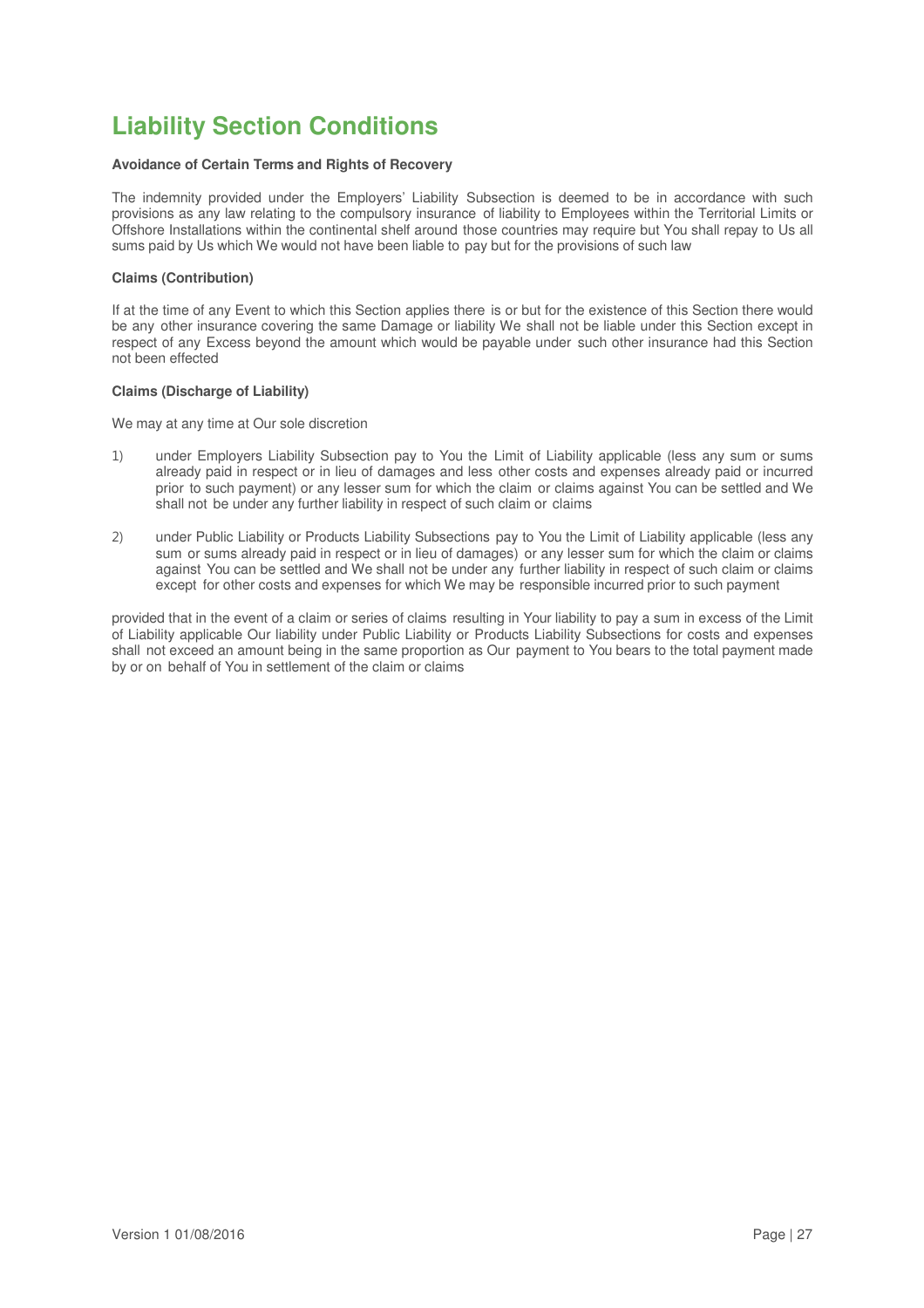# **Liability Section Exclusions**

We shall not provide indemnity

- 1) under the Public Liability or Products Liability Subsections against liability in respect of Pollution or Contamination occurring
	- 1.1) within the United States of America or Canada
	- 1.2) elsewhere than within the United States of America or Canada unless caused by a sudden identifiable unintended and unexpected Event which takes place in its entirety at a specific time and place during the Period of Insurance

provided that

in respect of any liability for which indemnity is not excluded under Exclusion 1. 2) above

- a) all Pollution or Contamination which arises out of one Incident shall be deemed to have occurred at the time such Incident takes place
- b) the liability for all damages under the Public Liability or Products Liability Subsections payable in respect of all Pollution or Contamination which is deemed to have occurred during any one Period of Insurance shall not exceed in the aggregate the amount stated in the Schedule as the Limit of Indemnity for the Public Liability or Products Liability Subsections
- 2) under the Public Liability or Products Liability Subsections against liability caused by or arising from advice design or specification You provided for a fee
- 3) under the Public Liability or Products Liability Subsections against liability
	- 3.1) in respect of mental injury mental anguish or shock or fear of suffering death Bodily Injury illness or Disease arising out of the actual alleged or suspected presence or release of Asbestos or exposure to or inhalation of Asbestos
	- 3.2) for the costs of management including those of any persons under any statutory duty to manage removal mitigation remediation repair alteration recall rectification replacement or reinstatement of any property or part thereof arising out of the presence of Asbestos
- 4) against liability for punitive exemplary or aggravated damages or any additional damages resulting from the multiplication of compensatory damages